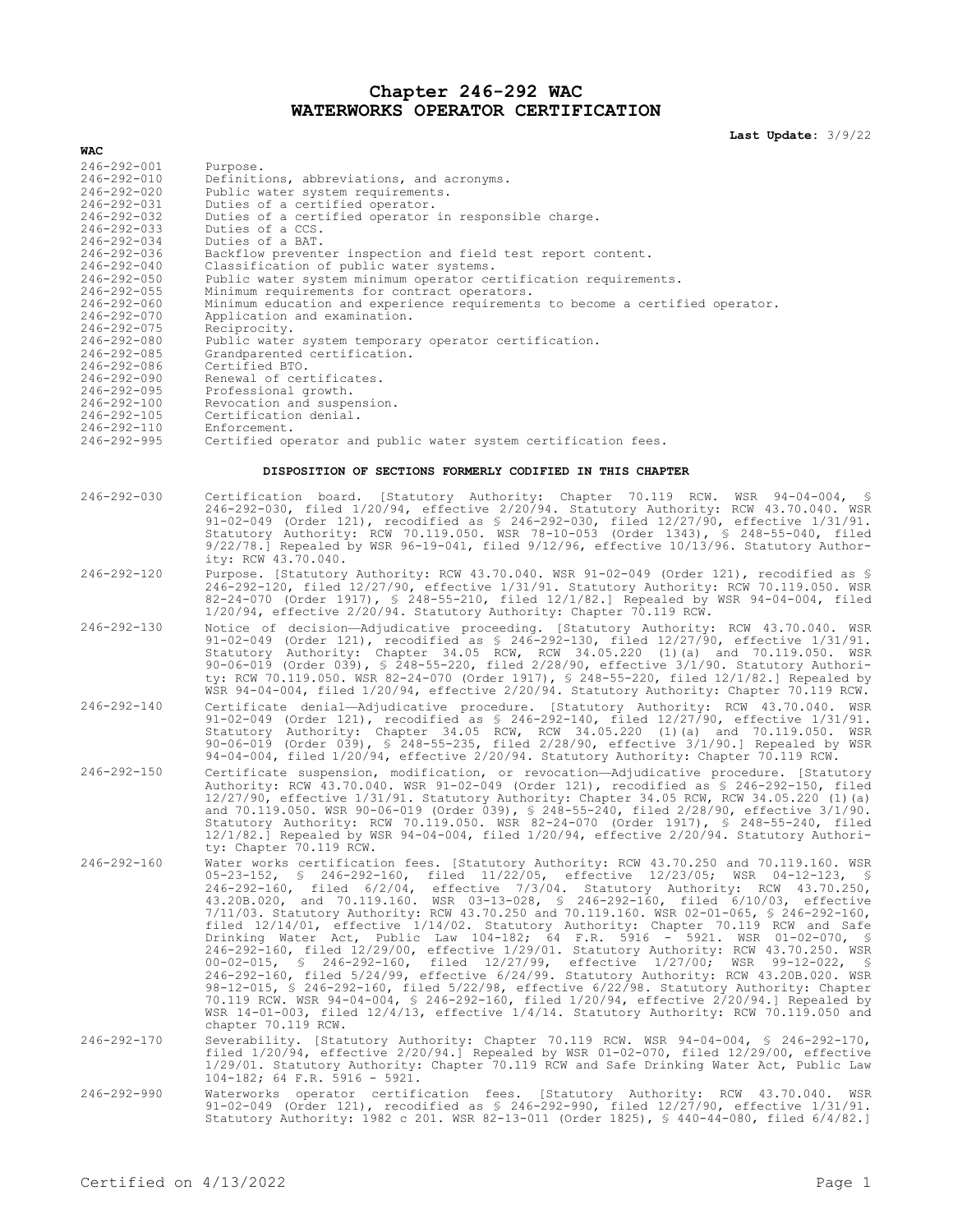Repealed by WSR 94-04-004, filed 1/20/94, effective 2/20/94. Statutory Authority: Chapter 70.119 RCW.

**WAC 246-292-001 Purpose.** The purpose of this chapter is to protect public health by setting minimum requirements and standards for:

(1) Public water systems required to have a certified operator in responsible charge;

(2) Certified operators of public water systems;

(3) Certified operators that develop and implement cross-connection control programs; and

(4) Certified operators that inspect, field test, maintain, and repair backflow assemblies, devices, and air gaps that protect public water systems.

[Statutory Authority: RCW 70.119.050 and chapter 70.119 RCW. WSR 14-01-003, § 246-292-001, filed 12/4/13, effective 1/4/14. Statutory Authority: Chapter 70.119 RCW and Safe Drinking Water Act, Public Law 104-182; 64 F.R. 5916 - 5921. WSR 01-02-070, § 246-292-001, filed 12/29/00, effective 1/29/01. Statutory Authority: Chapter 70.119 RCW. WSR 94-04-004, § 246-292-001, filed 1/20/94, effective 2/20/94. Statutory Authority: RCW 43.70.040. WSR 91-02-049 (Order 121), recodified as § 246-292-001, filed 12/27/90, effective 1/31/91. Statutory Authority: RCW 70.119.050. WSR 78-10-053 (Order 1343), § 248-55-010, filed 9/22/78.]

**WAC 246-292-010 Definitions, abbreviations, and acronyms.** The definitions, abbreviations, and acronyms in this section apply throughout this chapter unless the context clearly indicates otherwise.

(1) **"Air gap"** means a physical separation measured vertically between the lowest point of a free-flowing discharge end of a potable water supply pipeline and the overflow rim of an open or nonpressurized receiving vessel.

(2) **"Approved air gap"** is defined in chapter 246-290 WAC.

(3) **"Approved AVB (approved atmospheric vacuum breaker)"** is defined in chapter 246-290 WAC.

(4) **"Approved backflow preventer"** is defined in chapter 246-290 WAC.

(5) **"Approved backflow prevention assembly"** is defined in chapter 246-290 WAC.

(6) **"Authority having jurisdiction"** means the local official, board, department, or agency authorized to administer and enforce the Uniform Plumbing Code adopted in chapter 19.27 RCW.

(7) **"AVB (atmospheric vacuum breaker)"** means a device that contains an air inlet, vent, air inlet valve, and check seat and is used to prevent backsiphonage backflow.

(8) **"BAT (backflow assembly tester)"** means an individual meeting the requirements of this chapter and certified under chapter 70A.120 RCW to inspect, field test, maintain, and repair backflow prevention assemblies, devices, and air gaps that protect the public water system.

(9) **"Backflow"** means the reversal of flow of water or other substances through a cross-connection into the public water system or consumer's water system.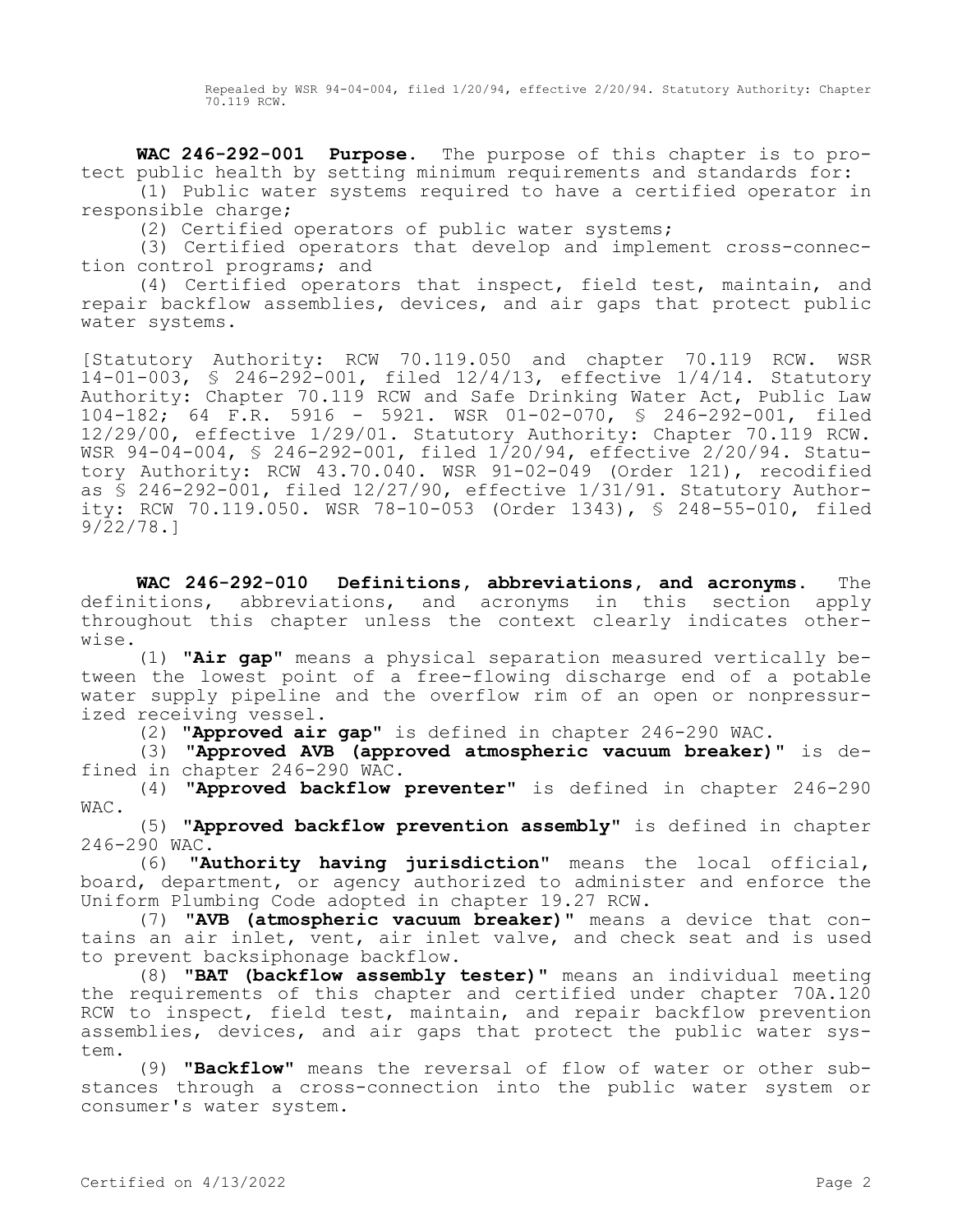(10) **"Backflow preventer"** means a backflow prevention assembly, air gap, or AVB.

(11) **"Backflow preventer inspection and field test"** means the set of procedures and measurements performed by a BAT to evaluate a backflow preventer's approval status, installation, and performance to determine compliance with the requirements in WAC 246-290-490.

(12) **"Backflow prevention assembly"** means a mechanical backflow preventer designed for in-line testing and repair including, but not limited to:

(a) Reduced pressure backflow assembly;

(b) Reduced pressure detector assembly;

- (c) Double check valve assembly;
- (d) Double check detector assembly;
- (e) Pressure vacuum breaker assembly; or

(f) Spill-resistant vacuum breaker assembly.

(13) **"BTO (basic treatment operator)"** means an individual meeting the requirements of this chapter and certified under chapter 70A.120 RCW to perform routine on-site duties in a water treatment plant. BTO duties affect water treatment plant performance, public water system performance, water quality, water quantity, or public health protection.

(14) **"CCS (cross-connection control specialist)"** means an individual meeting the requirements of this chapter and certified under chapter 70A.120 RCW to develop and implement a cross-connection control program.

(15) **"Certificate"** means a document issued annually by the department stating that the operator has met the requirements for a specific certified operator classification in WAC 246-292-060.

(16) **"Certified operator"** means an individual meeting the requirements of this chapter, certified under chapter 70A.120 RCW, and who has a valid certificate for one or more of the following classifications:

- (a) BAT;
- (b) BTO;
- (c) CCS;
- (d) WDS;
- (e) WDM; or
- (f) WTPO.

(17) **"CEU (continuing education unit)"** means the nationally recognized measurement, similar to college credit, developed by IACET, in which one CEU is awarded for every 10 contact hours of participation in an organized continuing education experience under responsible sponsorship, capable direction, and qualified instruction.

(18) **"College credit"** means a measurement that documents completion of educational courses earned toward a college degree from an accredited college or university.

(19) **"Community water system"** means any Group A public water system providing service to 15 or more service connections used by yearround residents for 180 or more days within a calendar year, regardless of the number of people, or regularly serving at least 25 yearround (i.e., more than 180 days per year) residents.

(20) **"Consumer"** means any person receiving water from a public water system from either the meter or the point where the service line connects with the distribution system if no meter is present. For purposes of cross-connection control, "consumer" means the owner or operator of a water system connected to a public water system through a service connection.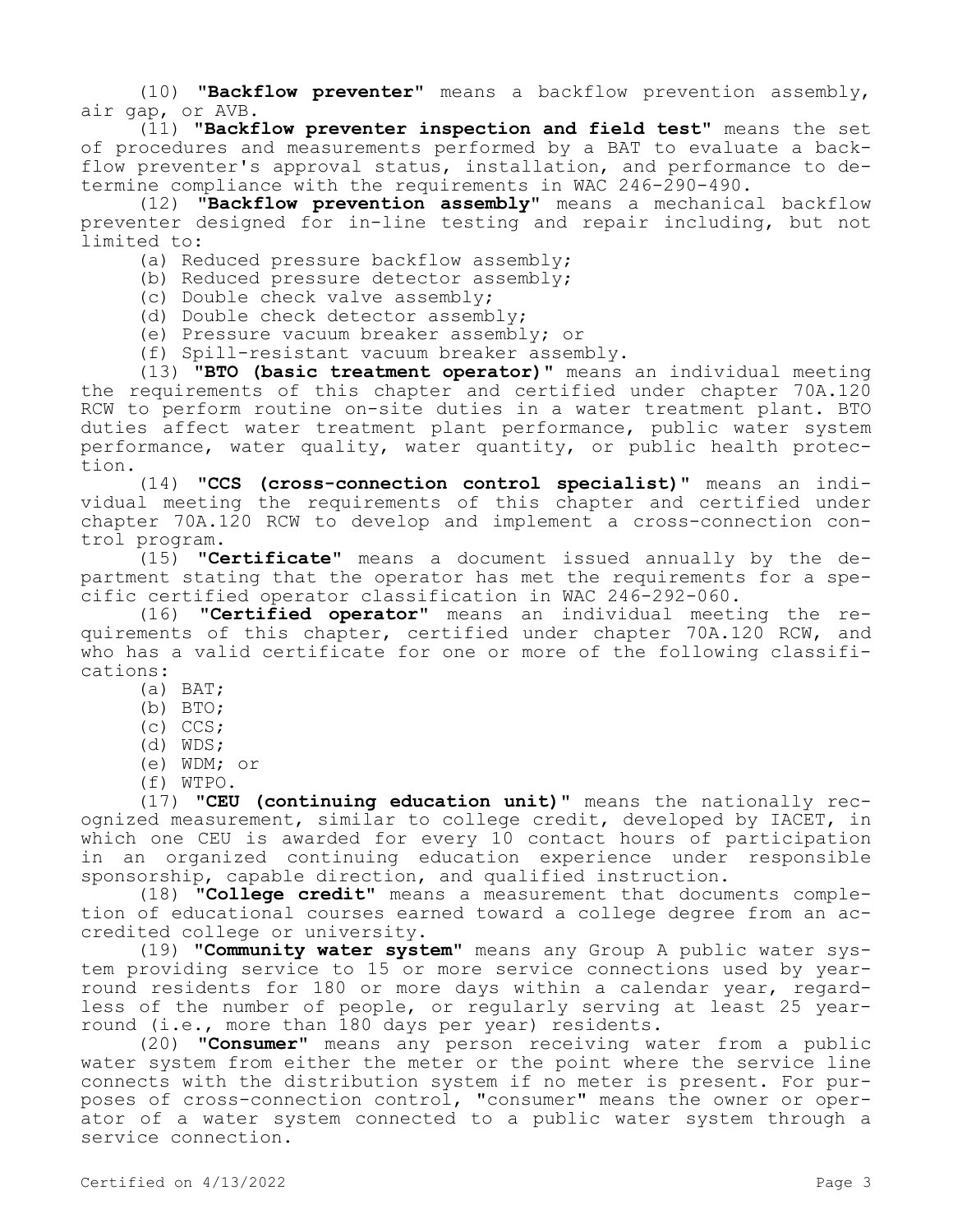(21) **"Consumer's premises"** means a consumer's real property, any easement held by a consumer for the purpose of delivering the water to the consumer's real property, and all buildings and fixtures on the consumer's real property.

(22) **"Consumer's water system"** means any potable or industrial water system that begins at the point of delivery from the public water system and is located on the consumer's premises. The consumer's water system includes all auxiliary sources of supply, storage, treatment, and distribution facilities, piping, plumbing, and fixtures under the control of the consumer.

(23) **"Contract operator"** means a certified operator who is approved by the department to operate three or more Group A public water systems.

(24) **"Cross-connection control program"** means the administrative and technical procedures the purveyor implements to protect the public water system from contamination via cross-connections as required in

WAC  $246-290-490$ .<br>(25) "Depa (25) **"Department"** means the Washington state department of health.

(26) **"Distribution system"** means all piping components of a public water system that serve to convey water from transmission mains linked to source, storage and treatment facilities to the consumer excluding individual services.

(27) **"GED"** means the general educational development test of the American Council on Education.

(28) **"Grandparented certification"** means an operator certification granted before January 1, 2001, under which the department granted an exemption for the existing operator in responsible charge from meeting the initial education, experience and examination requirements for the public water system's assigned certification classification.

(29) **"Gross negligence"** means an act or omission performed or not performed in reckless disregard of a legal duty, or without even slight care.

(30) **"GWI (groundwater under the direct influence of surface water)"** means any water beneath the surface of the ground that the department determines has the following characteristics:

(a) Significant occurrence of insects or other macroorganisms, algae, or large-diameter pathogens such as *Giardia lamblia* or *Cryptosporidium*; or

(b) Significant and relatively rapid shifts in water characteristics such as turbidity, temperature, conductivity, or pH closely correlating to climatological or surface water conditions where natural conditions cannot prevent the introduction of surface water pathogens into the source at the system's point of withdrawal.

(31) **"IACET"** means the International Association for Continuing Education and Training.

(32) **"Major segment"** means a distinct portion of a public water system based on system size and complexity that a purveyor assigns to one or more certified operators in responsible charge.

(33) **"Nationally recognized association of certification authorities"** means an organization that:

(a) Serves as an information center for certification activities;

(b) Recommends minimum standards and guidelines for classification of potable water treatment plants, distribution systems, and certification of operators;

(c) Facilitates reciprocity between a state or provincial program; and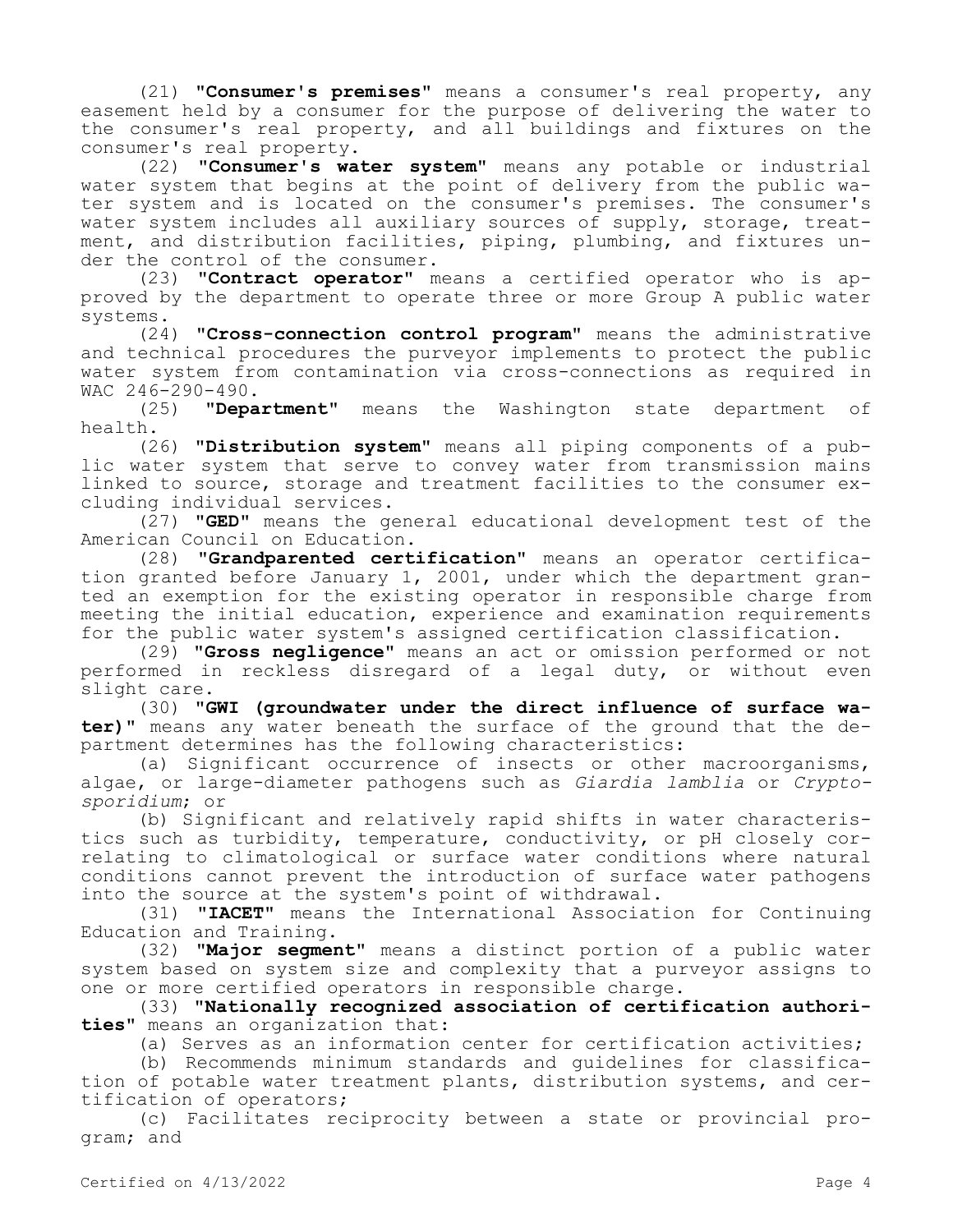(d) Assists authorities in establishing new certification programs and updating existing programs.

(34) **"Noncommunity water system"** means a Group A public water system that is not a community water system. Noncommunity water systems are further defined as nontransient noncommunity and transient noncommunity.

(35) **"Nontransient noncommunity water system"** means a Group A public water system that provides service opportunities to 25 or more of the same nonresidential people for 180 or more days within a calendar year.

(36) **"OIT (operator in training)"** means an individual with less than the required amount of operating experience meeting the requirements of this chapter and certified under chapter 70A.120 RCW to perform routine on-site duties in a water treatment plant or distribution system.

(37) **"Operating experience"** means the routine performance or management of duties:

(a) In a water treatment plant or distribution system; and

(b) That affect water treatment plant performance, distribution system performance, water quality, water quantity, or public health protection.

(38) **"Operating shift"** means a designated period of time in which a certified operator makes decisions and takes actions that directly impact drinking water quality, water quantity, or public health protection.

(39) **"Person"** means any individual, corporation, company, association, society, firm, partnership, joint stock company, or any governmental agency, or the authorized agents of these entities.

(40) **"Premises isolation"** is defined in chapter 246-290 WAC.

(41) **"Professional growth reporting period"** means a designated period of time not less than three years, in which a certified operator completes the professional growth requirement in WAC 246-292-095.

(42) **"Public water system (Group A public water system)"** means:

(a) A system with 15 or more service connections, regardless of the number of people; or

(b) A system serving an average of 25 or more people per day for 60 or more days within a calendar year, regardless of the number of service connections; and

(c) In addition, a Group A public water system is further defined in WAC 246-290-020.

(43) **"Purveyor"** means an agency, subdivision of the state, municipal corporation, firm, company, mutual or cooperative association, institution, partnership, or person or other entity owning or operating a public water system. Purveyor also means the authorized agents of these entities.

(44) **"Relevant excess education"** means science, applied science, or technology CEUs or college credits that exceed the minimum education required for certification in a specific certified operator classification. Example fields of study include, but are not limited to:

- (a) Biology;
- (b) Chemistry;
- (c) Engineering;
- (d) Geology; and
- (e) Physics.

(45) **"Relevant water system training"** means training that directly relates to information and procedures that influence water quality, water quantity, or public health protection, including: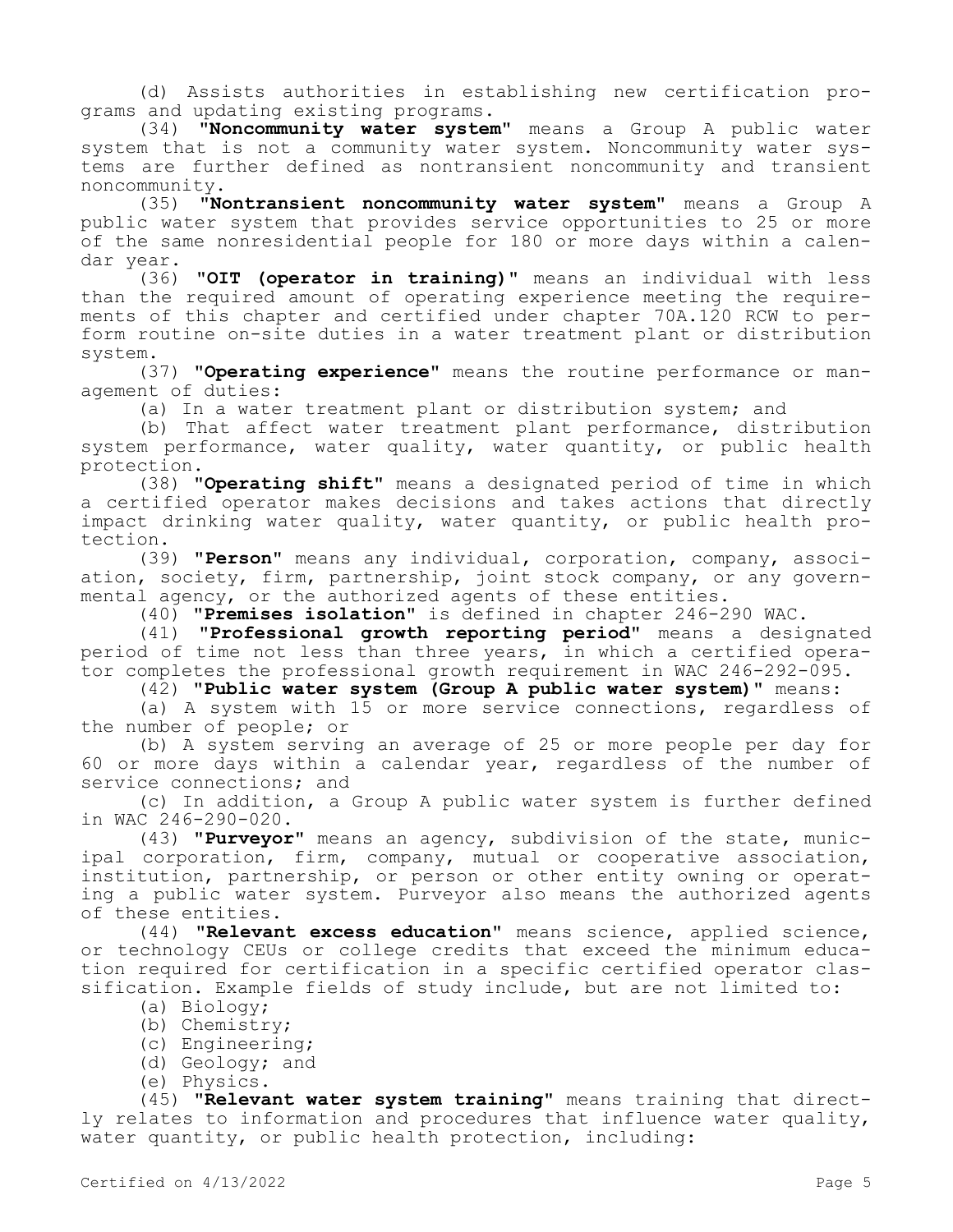(a) The operation or maintenance activities of a public water system; or

(b) Managing the operation or maintenance activities of a public water system.

(46) **"Responsible charge"** means the authority a purveyor grants to a certified operator to make decisions:

(a) That will directly impact water quality, water quantity, or public health protection of a public water system; and

(b) Regarding the daily operational activities, process control, or system integrity of a water treatment plant or distribution system.

(47) **"SMA (satellite system management agency)"** means a person that is approved by the department under chapter 246-295 WAC to own or operate more than one public water system on a regional or county-wide basis without the necessity for a physical connection between the systems.

(48) **"Surface water"** means a body of water open to the atmosphere and subject to surface runoff.

(49) **"Transient noncommunity water system"** means a Group A public water system that serves:

(a) Twenty-five or more different people each day for 60 or more days within a calendar year; or

(b) Twenty-five or more of the same people each day for 60 or more days, but less than 180 days within the calendar year.

(50) **"USC"** means the University of Southern California.

(51) **"Validated examination"** means an examination that is independently reviewed by subject matter experts, to verify that the examination is based on a job analysis and, where applicable, is related to the classification of a water treatment plant and distribution system.

(52) **"Water-related experience"** means experience:

(a) Operating a water treatment plant or distribution system;

(b) Working in water quality, water resources, or water infrastructure in a federal, state, county, local, or other governmental agency;

(c) Working in industrial water;

(d) Working in wastewater treatment; or

(e) Working as a consulting engineer or operations consultant in water quality, water resources, or water infrastructure.

(53) **"Water treatment plant"** means that portion of a public water system that treats or improves the physical, chemical, or microbial quality of the system's water to comply with water quality requirements in chapter 246-290 WAC.

(54) **"WDM (water distribution manager)"** means an individual meeting the requirements of this chapter and certified under chapter 70A.120 RCW to perform or manage routine on-site duties in the distribution system of a public water system that serves more than 250 people. WDM duties affect the public water system performance, water quality, water quantity, or public health protection.

(55) **"WDS (water distribution specialist)"** means an individual meeting the requirements of this chapter and certified under chapter 70A.120 RCW to perform or manage on-site duties in a distribution system of a public water system that serves 250 people or less. WDS duties affect public water system performance, water quality, water quantity, or public health protection.

(56) **"WFI (water facilities inventory)"** means the department form required in WAC 246-290-480(2) that summarizes a public water system's characteristics.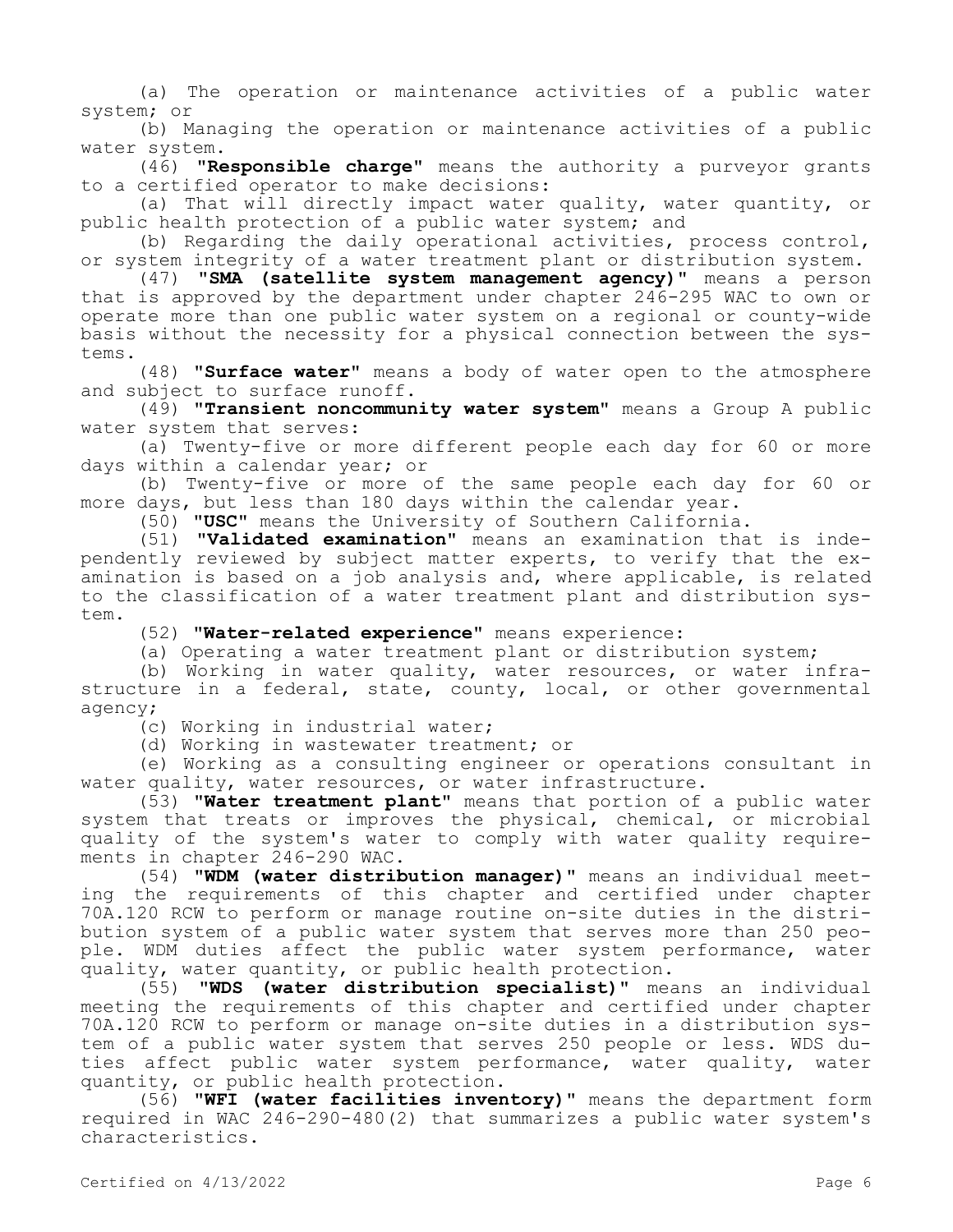(57) **"WTPO (water treatment plant operator)"** means an individual meeting the requirements of this chapter and certified under chapter 70A.120 RCW to perform or manage on-site duties in a water treatment plant. WTPO duties affect plant performance, public water system performance, water quality, water quantity, or public health protection.

[Statutory Authority: RCW 43.70.040 and 2020 c 20. WSR 22-07-025, § 246-292-010, filed 3/9/22, effective 4/9/22. Statutory Authority: RCW 70.119.050 and chapter 70.119 RCW. WSR 14-01-003, § 246-292-010, filed 12/4/13, effective 1/4/14. Statutory Authority: Chapter 70.119 RCW. WSR 05-06-122, § 246-292-010, filed 3/2/05, effective 4/2/05. Statutory Authority: Chapter 70.119 RCW and Safe Drinking Water Act, Public Law 104-182; 64 F.R. 5916 - 5921. WSR 01-02-070, § 246-292-010, filed 12/29/00, effective 1/29/01. Statutory Authority: Chapter 70.119 RCW. WSR 94-04-004, § 246-292-010, filed 1/20/94, effective 2/20/94. Statutory Authority: RCW 43.70.040. WSR 91-02-049 (Order 121), recodified as § 246-292-010, filed 12/27/90, effective 1/31/91. Statutory Authority: RCW 70.119.050. WSR 78-10-053 (Order 1343), § 248-55-020, filed 9/22/78.]

**WAC 246-292-020 Public water system requirements.** (1) A purveyor shall designate at least one certified operator in responsible charge to meet the requirements of WAC 246-292-032 and as required in WAC 246-292-050 (1), (2), and (4), as applicable.

(2) A purveyor may designate additional certified operators in responsible charge in accordance with WAC 246-292-050(3) when a purveyor has designated operating shifts and major segments.

(3) A purveyor shall designate and report mandatory certified operators in responsible charge positions to the department within thirty days of:

(a) Starting operations of a public water system; or

(b) When a mandatory certified operator in responsible charge position is vacated.

(4) The purveyor shall not require certified operators to perform an action or correction that is inconsistent with their experience, skills, abilities, or level of certification.

[Statutory Authority: RCW 70.119.050 and chapter 70.119 RCW. WSR 14-01-003, § 246-292-020, filed 12/4/13, effective 1/4/14. Statutory Authority: Chapter 70.119 RCW and Safe Drinking Water Act, Public Law 104-182; 64 F.R. 5916 - 5921. WSR 01-02-070, § 246-292-020, filed 12/29/00, effective 1/29/01. Statutory Authority: Chapter 70.119 RCW. WSR 94-04-004, § 246-292-020, filed 1/20/94, effective 2/20/94. Statutory Authority: RCW 43.70.040. WSR 91-02-049 (Order 121), recodified as § 246-292-020, filed 12/27/90, effective 1/31/91. Statutory Authority: RCW 70.119.050. WSR 78-10-053 (Order 1343), § 248-55-030, filed 9/22/78.]

## **WAC 246-292-031 Duties of a certified operator.** (1) A certified operator shall:

(a) Operate the public water system with due care and diligence to protect public health and comply with this chapter and applicable state and federal drinking water laws and regulations.

(b) Perform only the duties consistent with the operator's experience, skills, abilities, or level of certification.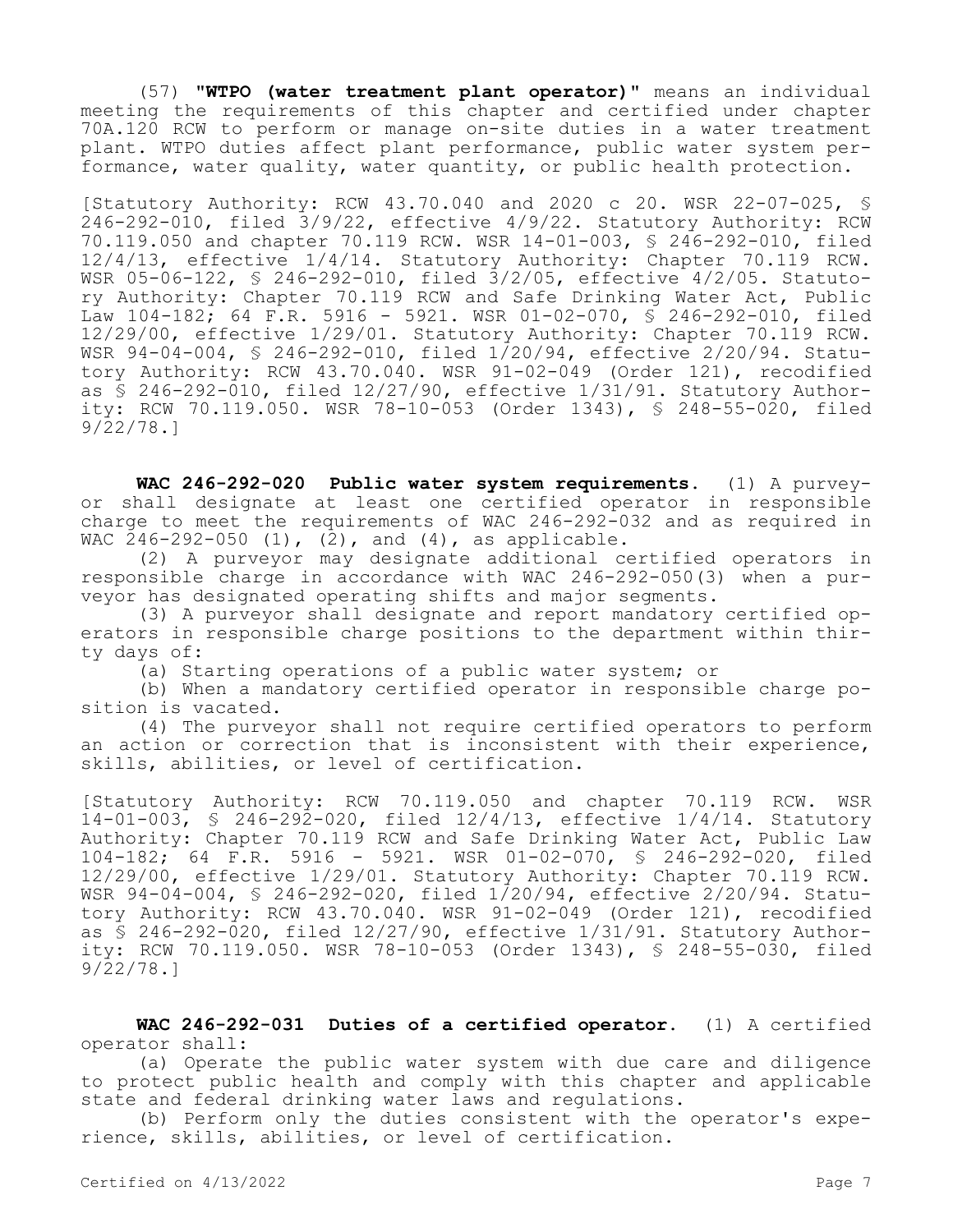(c) Inform the purveyor if a required action or correction is inconsistent with the operator's experience, skills, abilities, or level of certification.

(2) The certified operator duties in this chapter do not relieve a purveyor of the responsibility to comply with the requirements of chapter 246-290 WAC.

[Statutory Authority: RCW 70.119.050 and chapter 70.119 RCW. WSR 14-01-003, § 246-292-031, filed 12/4/13, effective 1/4/14. Statutory Authority: Chapter 70.119 RCW. WSR 05-06-122, § 246-292-031, filed 3/2/05, effective 4/2/05.]

**WAC 246-292-032 Duties of a certified operator in responsible charge.** (1) A certified operator designated by the purveyor to be in responsible charge as required in WAC 246-292-020 shall perform or manage the public water system's daily operational and maintenance activities in this chapter, chapter 246-290 WAC, and according to acceptable public health practices and water industry standards.

(2) A certified operator in responsible charge or designee must be available on-site or able to be contacted immediately by telephone or other electronic communication twenty-four hours per day, every day, and able to initiate appropriate action within two hours of contact. Appropriate action may include, but is not limited to:

(a) Making necessary repairs or resolving problems; or

(b) Directing staff or contractors to make necessary repairs or resolve problems.

(3) The duties of a certified operator in responsible charge or designee include, but are not limited to:

(a) Conducting water quality monitoring, maintaining adequate records and taking follow-up action, if necessary, to comply with state and federal drinking water regulations;

(b) Implementing preventive maintenance programs, inspecting treatment and other public water system components for malfunctions, maintaining adequate records, and making needed repairs;

(c) Analyzing, reviewing, and maintaining records of instrument readings and laboratory test results, determining the location and causes of any malfunctions, adjusting various treatment processes or other components;

(d) Implementing a cross-connection control program, if directed by the purveyor;

(e) Determining and implementing remedial actions in an emergency and, if applicable, following departmental directives;

(f) Cooperating during a special purpose investigation or sanitary survey as required in chapter 246-290 WAC;

(g) Providing required records and reports to the department or its representative upon request; and

(h) Providing written notification to the department within thirty days of:

(i) Starting operations of a public water system; or

(ii) Ending operations of a public water system.

(4) The duties of a certified operator in responsible charge required in this chapter do not relieve a purveyor of the responsibility to comply with the requirements of chapter 246-290 WAC.

[Statutory Authority: RCW 70.119.050 and chapter 70.119 RCW. WSR 14-01-003, § 246-292-032, filed 12/4/13, effective 1/4/14.]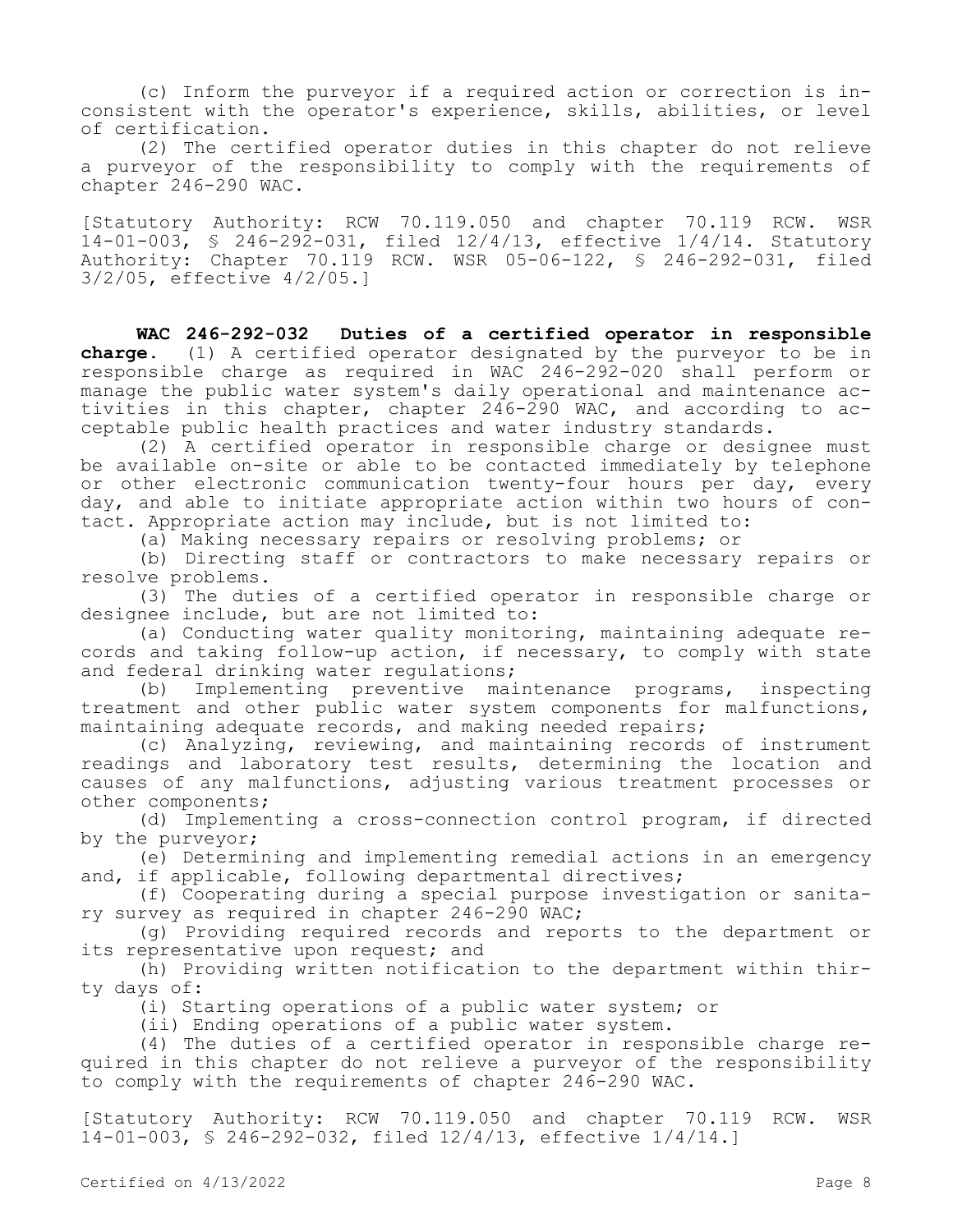**WAC 246-292-033 Duties of a CCS.** (1) A CCS designated by a purveyor as required in WAC 246-292-050(4) shall develop, implement, and maintain a cross-connection control program that meets the requirements in WAC 246-290-490.

(2) A CCS shall perform the following duties:

(a) Assess the degree of hazard posed by the consumer's water system to the public water system, as required in WAC 246-290-490  $(4)(a)(i);$ 

(b) Determine the appropriate method of backflow protection to prevent contamination of the public water system by the consumer's water system, as required in WAC 246-290-490  $(4)$  (a)(ii);

(c) Inspect backflow preventer installations to verify that the protection provided is appropriate for the assessed degree of hazard, as required in WAC 246-290-490 (7) (a)(i);

(d) Investigate and respond to backflow incidents known to have contaminated or suspected of contaminating the public water system, as required in WAC 246-290-490 (3)(h);

(e) Develop and maintain the purveyor's cross-connection control records, as required in WAC 246-290-490  $(3)$ ,  $(4)$ , and  $(8)$ ;

(f) Complete and sign the purveyor's cross-connection control related reports and make the reports available to the department upon request, as required in WAC 246-290-490(8) including:

(i) The cross-connection control annual summary reports; and

(ii) Backflow incident reports after an incident has occurred that contaminated the public water system;

(g) Take corrective action as required in WAC 246-290-490 (2)(h) when a consumer fails to comply with the purveyor's cross-connection control requirements regarding the installation, inspection, field testing, maintenance, or repair of a backflow preventer that protects the public water system; and

(h) Review inspection and field test reports for backflow preventers that protect the public water system and take follow-up action to resolve incomplete, erroneous, or fraudulent reports as required in WAC  $246 - 290 - 490$  (3)(q).

(3) If the purveyor grants exceptions to mandatory premises isolation as allowed under WAC 246-290-490 (4)(b), the CCS shall:

(a) Determine, on a case-by-case basis, if granting the consumer an exception to mandatory premises isolation is appropriate;

(b) Complete and sign an exception form provided by the department for each exception granted;

(c) Include the completed exception forms in the purveyor's cross-connection control annual summary report; and

(d) Submit the completed and signed exception forms to the department upon request.

(4) As allowed in WAC  $246-290-490$  (7)(a)(ii), a CCS's duties may include inspecting:

(a) Air gaps to determine if they are approved air gaps, and reporting the results of the inspections as required in WAC 246-292-036(8); and

(b) Backflow prevention assemblies to determine if they are installed correctly and approved by the department.

(5) The CCS duties in this chapter do not relieve a purveyor of the responsibility to comply with the requirements of chapter 246-290 WAC.

[Statutory Authority: RCW 70.119.050 and chapter 70.119 RCW. WSR 14-01-003, § 246-292-033, filed 12/4/13, effective 1/4/14.]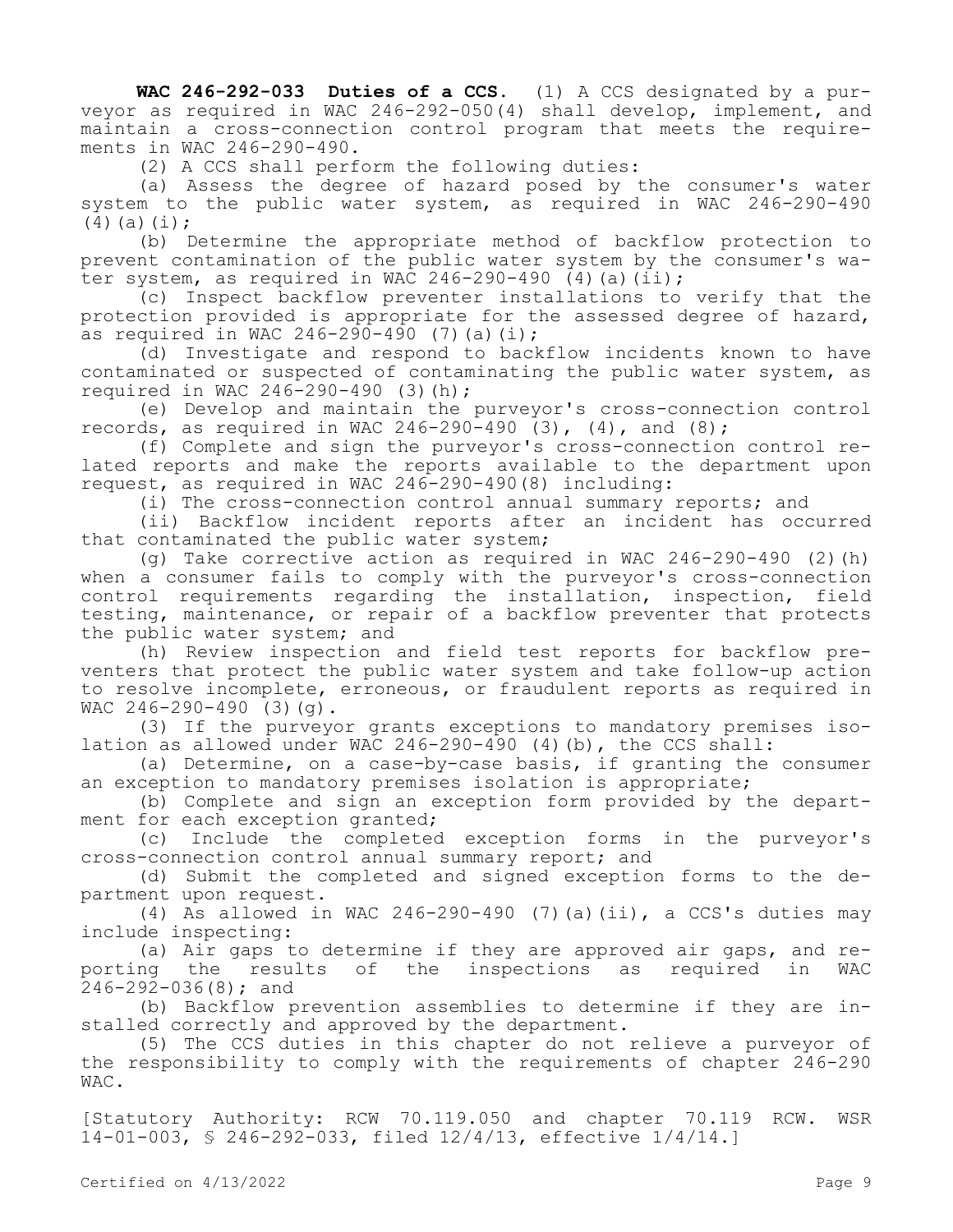**WAC 246-292-034 Duties of a BAT.** (1) A BAT shall inspect, field test, maintain, and repair backflow prevention assemblies, backflow prevention devices, and air gaps that protect the public water system and report the results as required in WAC 246-290-490(7).

(2) A BAT must be equipped with and capable of using a field test kit, all tools, and other equipment needed to inspect and field test backflow prevention assemblies, and to inspect air gaps and AVBs.

(3) When conducting inspections and field tests of backflow preventers, a BAT shall:

(a) Use procedures that:

(i) Meet the requirements in WAC  $246 - 290 - 490$  (7)(d); and

(ii) Are consistent with the field test procedures used on the BAT's most recently passed practical exam;

(b) Accurately perform inspections and field tests;

(c) Record inspection and field test results completely, accurately, and legibly on a backflow preventer inspection and field test report that meets the requirements in WAC 246-292-036;

(d) Accurately interpret inspection results and determine whether or not the backflow prevention assembly is properly installed;

(e) Accurately interpret the field test results and determine if a backflow prevention assembly passed or failed the field test;

(f) Accurately interpret air gap inspection results and determine if the air gap is an approved air gap at the time of inspection; and

(g) Accurately interpret inspection results and determine if an AVB is properly installed and operating properly.

(4) A BAT shall submit a completed backflow preventer inspection and field test report in an original, copy, facsimile, or electronic format to the owner of the backflow preventer and to the purveyor.

(5) When field testing a backflow prevention assembly, a BAT shall use a field test kit that meets the criteria in Appendix A, Section A.7 of the *Manual of Cross-Connection Control*, 10th Edition, published by the University of Southern California, October 2009 (*USC Manual*).

(6) A BAT shall have the field test kit and components:

(a) Evaluated for performance, pressure-tested, and checked for accuracy:

(i) At least once within the twelve month period before the inspection and field test date; and

(ii) By an independent laboratory that meets criteria and uses procedures specified in Appendix A, Section A.7 of the *USC Manual*.

(b) Recalibrated, repaired, or replaced, if the pressure test or accuracy check results fail to meet the criteria in Appendix A, Section A.7 of the *USC Manual*.

(7) A BAT shall submit to the purveyor as required in WAC  $246 - 290 - 490$  (3)(q):

(a) Laboratory-issued documentation that verifies the accuracy of the field test kit and provides the results of the pressure testing; and

(b) A copy of the department-issued BAT validation card that verifies the BAT's current certification status.

(8) When inspecting, testing, maintaining, or repairing a backflow prevention assembly or AVB, a BAT shall:

(a) Use only replacement parts from the original manufacturer so that the backflow prevention assembly or AVB meets the approval requirements of WAC 246-290-490(5);

(b) Retain, or restore if needed, the manufacturer's design, material, and operational characteristics of the backflow prevention as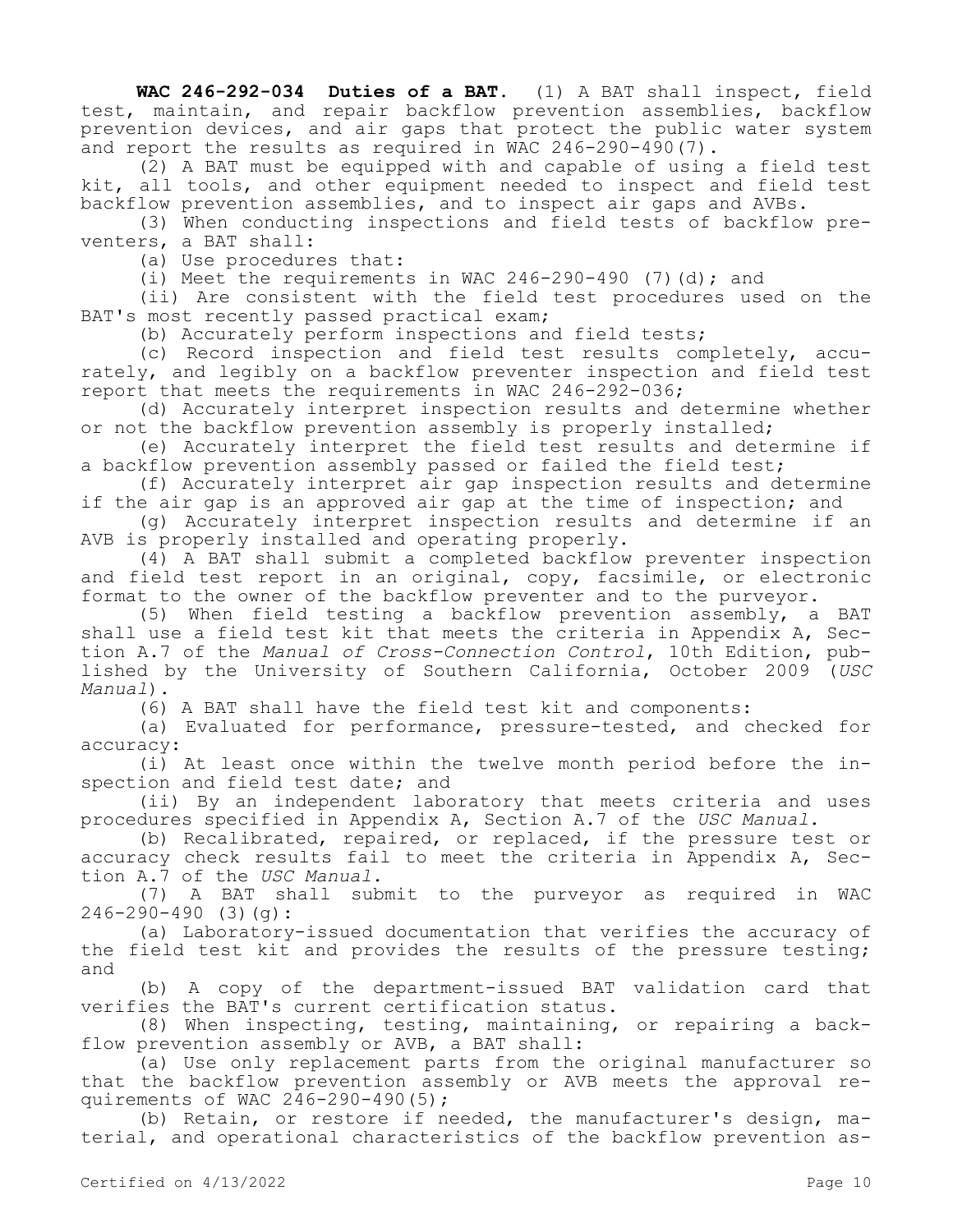sembly or AVB so that the backflow preventer meets the approval requirements of WAC 246-290-490(5); and

(c) Be a certified plumber as required in chapter 18.106 RCW, if applicable.

[Statutory Authority: RCW 70.119.050 and chapter 70.119 RCW. WSR 14-01-003, § 246-292-034, filed 12/4/13, effective 1/4/14.]

**WAC 246-292-036 Backflow preventer inspection and field test report content.** (1) A BAT shall complete a backflow preventer inspection and field test report as required in WAC 246-292-034 (3)(c).

(2) The completed backflow preventer inspection and field test report must contain facility and hazard information including:

(a) Facility name;

(b) Service address;

(c) Name and contact information of the facility owner or owner's representative; and

(d) Description of downstream hazards or premises, such as the categories identified in WAC 246-290-490, Table 9, if known to the BAT.

(3) The completed backflow preventer inspection and field test report must contain backflow prevention assembly or AVB information including:

(a) Description of physical location;

(b) Assembly type;

(c) Manufacturer;

(d) Model;

(e) Serial number, if applicable;

(f) Size;

(g) Whether or not the assembly or AVB met the approval requirements in WAC 246-290-490(5) at the time of inspection;

(h) Whether or not the installation is new, existing, or a replacement; and

(i) For a replacement installation, the serial number of the previously installed assembly or AVB, if known to the BAT.

(4) The completed backflow preventer inspection and field test report must contain installation information including whether or not the backflow prevention assembly or AVB is properly installed:

(a) In an orientation that meets the approval requirements of WAC  $246 - 290 - 490$  (6)(a);

(b) According to industry standards, as required in WAC 246-290-490(6); and

(c) So that the air gap under the relief valve of a reduced pressure backflow assembly meets the approved air gap requirements in chapter 246-290 WAC.

(5) The completed backflow preventer inspection and field test report must contain results of backflow prevention assembly inspections and field tests conducted according to the field test procedures that meet the requirements of WAC  $246 - 290 - 490$  (7)(d), including:

(a) Accurate field test kit readings for the initial field test;

(b) Accurate field test kit readings for the field test conducted after maintenance or repair, if applicable; and

(c) If the backflow prevention assembly passed or failed each field test.

(6) The completed backflow preventer inspection and field test report must contain backflow prevention assembly or AVB maintenance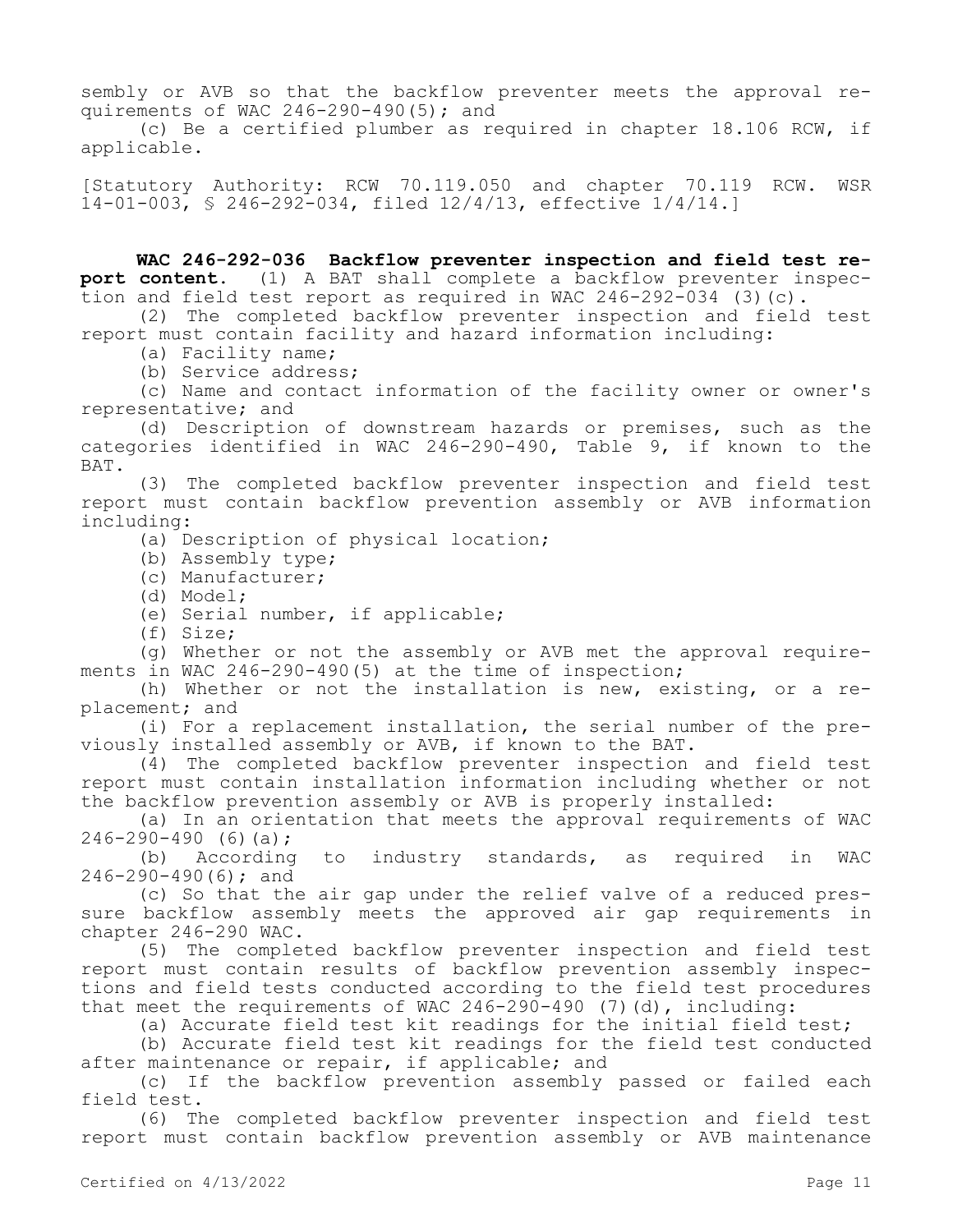and repair information, if applicable and known to the BAT, including a:

(a) Description of maintenance performed;

(b) Description of repairs made; and

(c) List of materials or replacement parts used.

(7) The completed backflow preventer inspection and field test report must contain field test kit information for each field test conducted, including:

(a) Manufacturer;

(b) Model;

(c) Serial number; and

(d) Date of the most recent laboratory accuracy verification or<br>atory calibration that meets the requirements of WAC laboratory calibration that meets the requirements of WAC  $246 - 292 - 034(6)$ .

(8) The completed backflow preventer inspection and field test report must contain results of air gap inspections including:

(a) Measurements of the supply pipe diameter;

(b) Measurements of the air gap separation; and

(c) Whether or not the air gap is an approved air gap at the time of inspection.

(9) The completed backflow preventer inspection and field test report must contain remarks, if applicable, including, but not limited to:

(a) A statement that the backflow prevention assembly or AVB does not meet the approval requirements in WAC 246-290-490(5);

(b) A list of all missing or defective backflow prevention assembly or AVB components, including shutoff valves and test cocks; and

(c) A description of any conditions that could adversely affect the performance of the backflow preventer.

(10) The completed backflow preventer inspection and field test report must contain information about the BAT who inspected, field tested, maintained, or repaired the backflow preventer, including the BAT's:

(a) Printed name;

(b) Company name;

(c) Phone number; and

(d) BAT certification number issued by the department.

(11) The completed backflow preventer inspection and field test report must contain the date of each inspection, field test, maintenance or repair, if applicable, performed by the BAT.

(12) The completed backflow preventer inspection and field test report must contain a statement certifying that the BAT:

(a) Personally inspected and field tested the backflow prevention assembly; or

(b) Personally inspected the air gap or AVB; and

(c) Used field test procedures that met the requirements of WAC 246-290-490 (7)(d); and

(d) Provided true, complete, and accurate information in the report.

(13) The completed backflow preventer inspection and field test report must contain the signature of the BAT who inspected, field tested, maintained, or repaired the backflow preventer. The signature must be in original, copy, facsimile, or electronic format.

[Statutory Authority: RCW 70.119.050 and chapter 70.119 RCW. WSR 14-01-003, § 246-292-036, filed 12/4/13, effective 1/4/14.]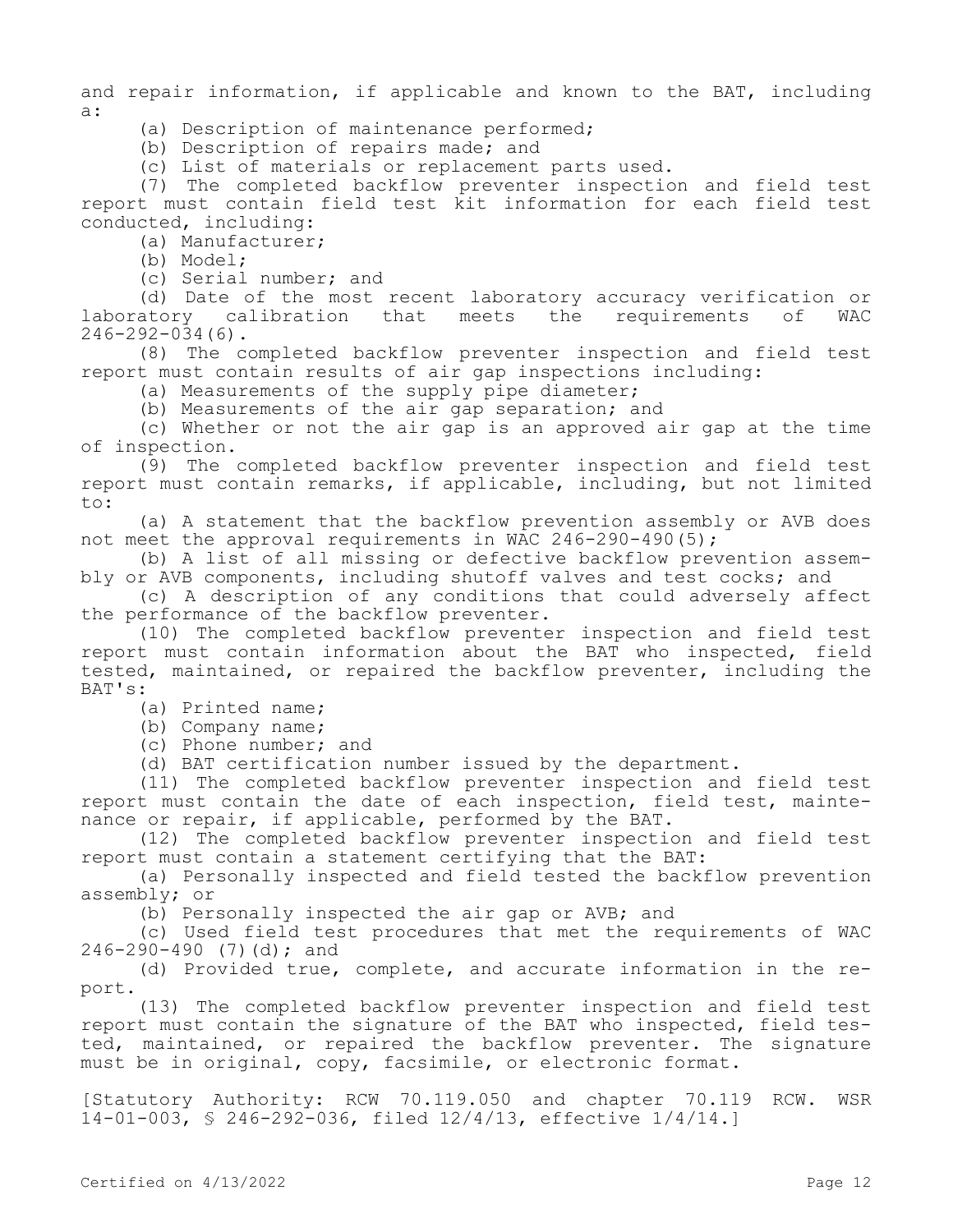**WAC 246-292-040 Classification of public water systems.** The department shall classify water treatment plants and distribution systems.

(1) Water treatment plants.

(a) Water treatment plants are classified according to the point system in the ABC "*Purification Plant Criteria*" publication (October 2007) and are in Table 1.

| <b>Total Points Assigned</b> | Water Treatment Plant<br>Classification |
|------------------------------|-----------------------------------------|
| Less than 31                 | Class 1                                 |
| 31 to 55                     | Class 2                                 |
| 56 to 75                     | Class 3                                 |
| More than 75                 | Class 4                                 |

**Table 1 Water Treatment Plant Classification**

(b) The scope of water treatment plant processes include, but are not limited to:

(i) Water filtration;

(ii) Ion exchange;

(iii) Electrodialysis;

(iv) Reverse osmosis; or

(v) Inorganic contaminant removal.

(c) The scope of a water treatment plant does not include unit processes installed for:

(i) In-line fluoridation;

(ii) In-line chlorination; or

(iii) Chemical addition to inhibit corrosion.

(2) Distribution systems are classified according to the population served from a public water system's WFI form and are in Table 2.

**Table 2 Distribution Systems Classification**

| Population Served  | Distribution System<br>Classification |
|--------------------|---------------------------------------|
| Less than 251      | Class S                               |
| 251 to 1,500       | Class 1                               |
| 1,501 to 15,000    | Class <sub>2</sub>                    |
| 15,001 to 50,000   | Class 3                               |
| More than $50,000$ | Class 4                               |

[Statutory Authority: RCW 70.119.050 and chapter 70.119 RCW. WSR 14-01-003, § 246-292-040, filed 12/4/13, effective 1/4/14. Statutory Authority: Chapter 70.119 RCW and Safe Drinking Water Act, Public Law 104-182; 64 F.R. 5916 - 5921. WSR 01-02-070, § 246-292-040, filed 12/29/00, effective 1/29/01. Statutory Authority: Chapter 70.119 RCW. WSR 94-04-004, § 246-292-040, filed 1/20/94, effective 2/20/94. Statutory Authority: RCW 43.70.040. WSR 91-02-049 (Order 121), recodified as § 246-292-040, filed 12/27/90, effective 1/31/91. Statutory Authority: RCW 70.119.050. WSR 78-10-053 (Order 1343), § 248-55-050, filed 9/22/78.]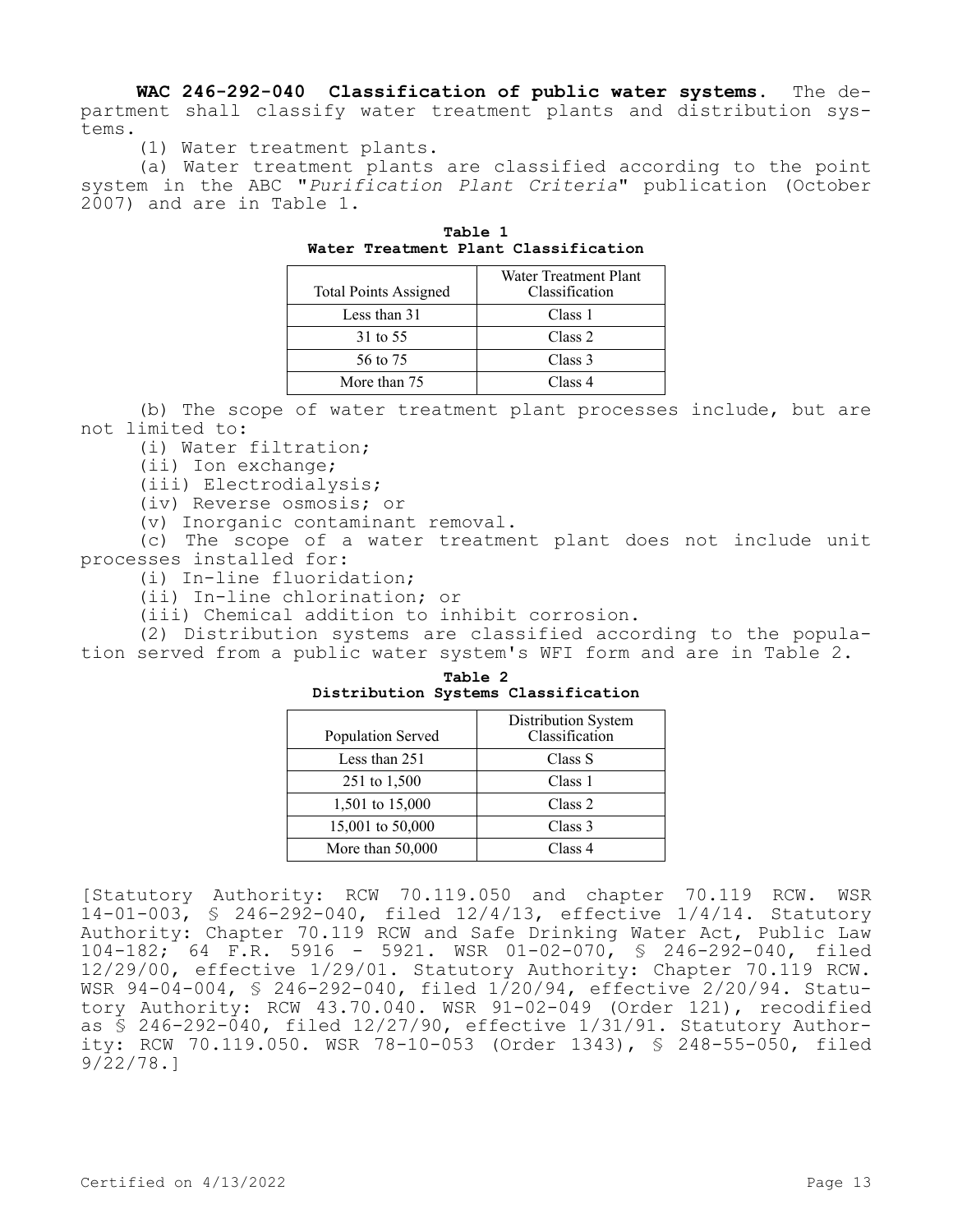**WAC 246-292-050 Public water system minimum operator certification requirements.** (1) A purveyor of a public water system shall designate at least one certified operator in responsible charge of a water treatment plant according to the minimum operator certification levels in Table 3.

| Table 3 |  |                                                                                      |  |  |                    |  |  |  |
|---------|--|--------------------------------------------------------------------------------------|--|--|--------------------|--|--|--|
|         |  | Water Treatment Plant Classification for the Minimum Level of Certified Operators in |  |  |                    |  |  |  |
|         |  |                                                                                      |  |  | Responsible Charge |  |  |  |

| Water Treatment Plant<br>Classification | Minimum Operator<br>Certification Level |
|-----------------------------------------|-----------------------------------------|
| Class 1                                 | WTPO 1                                  |
| Class 2                                 | WTPO 2                                  |
| Class 3                                 | WTPO 3                                  |
| Class 4                                 | WTPO 4                                  |

(2) A purveyor of a public water system shall designate at least one certified operator in responsible charge of a distribution system according to the minimum operator certification levels in Table 4 for:

(a) A community or nontransient noncommunity water system;

(b) A transient noncommunity water system, if the system has a groundwater source that requires 4-log treatment as required in WAC 246-290-451 or 246-290-453; or

(c) A transient noncommunity water system that is violating or has violated requirements in chapter 246-290 WAC, and the violations may create, or have created an imminent or significant risk to human health. Violations include, but are not limited to:

(i) Repeated violations of monitoring or reporting requirements;

(ii) Failure to address an exceedance of permissible levels of regulated contaminants;

(iii) Failure to comply with treatment technique standards or requirements;

(iv) Failure to comply with waterworks operator certification requirements;

(v) Failure to submit to a sanitary survey; or

(vi) Failure to comply with Tier 1 public notification requirements.

## **Table 4 Distribution System Classification for the Minimum Level of Certified Operators in Responsible Charge**

| Distribution System<br>Classification | Minimum Operator<br>Certification Level |
|---------------------------------------|-----------------------------------------|
| Class S                               | WDS                                     |
| Class 1                               | WDM 1                                   |
| Class 2                               | WDM 2                                   |
| Class 3                               | WDM 3                                   |
| Class 4                               | WDM 4                                   |

(3) A purveyor of a public water system with designated operating shifts and major segments may:

(a) Designate a certified operator in responsible charge at one level lower than the minimum certification requirements in subsections (1) and (2) of this section for each operating shift outside of regular operating hours, or each major segment of a water treatment plant or distribution system; and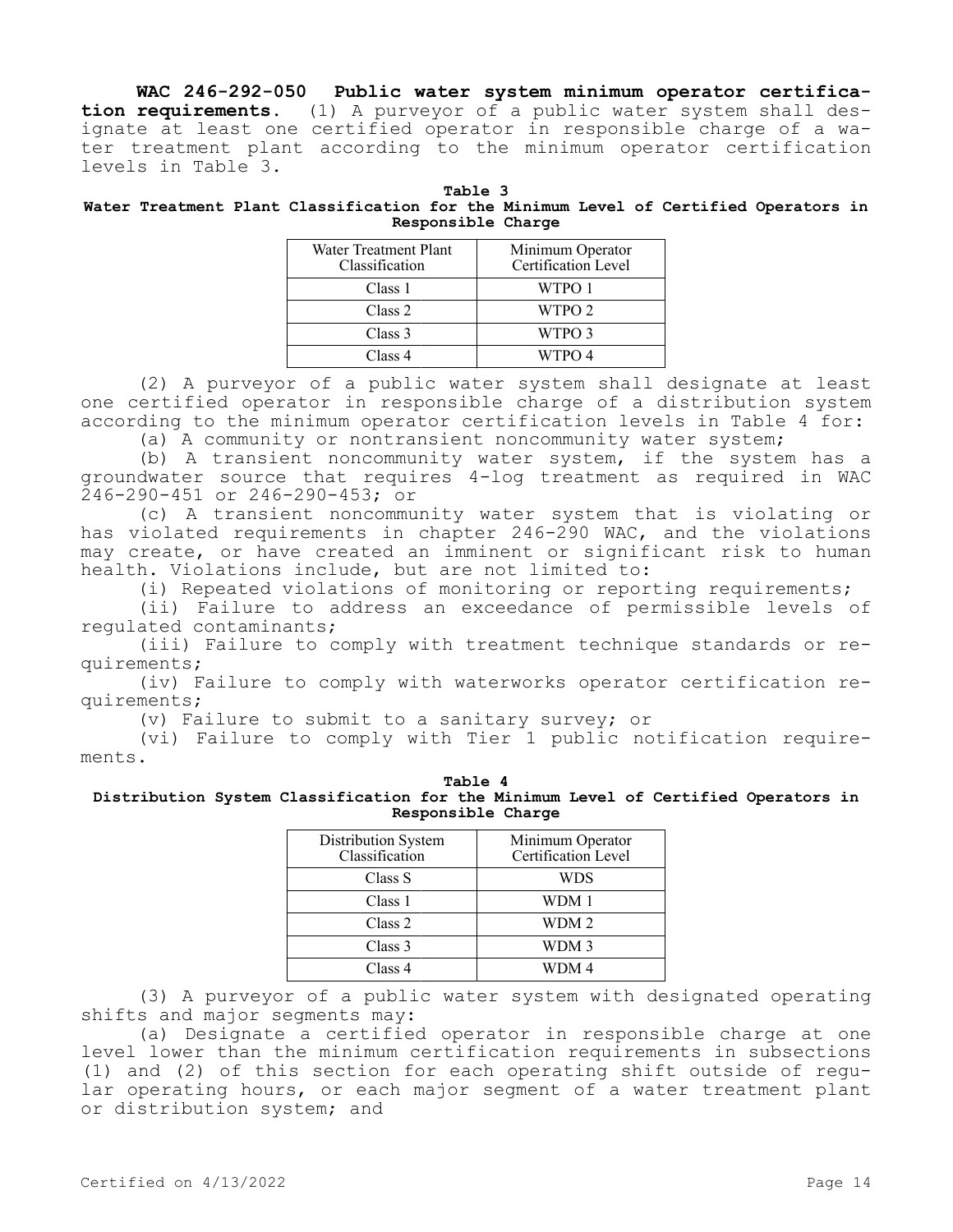(b) Assign a major segment to an operator that is certified at less than the minimum certification level requirement in (a) of this subsection if the purveyor has written procedures that include:

(i) Which operational decisions the assigned operator may make that are consistent with their experience, skills, or abilities;

(ii) Identification of the conditions that require the assigned operator to consult with the certified operator in responsible charge in (a) of this subsection, and contact information; and

(iii) The date and signatures of the certified operator in responsible charge in (a) of this subsection, and the assigned operator.

(4) A purveyor shall designate a CCS to be in responsible charge of a public water system's cross-connection control program.

[Statutory Authority: RCW 70.119.050 and chapter 70.119 RCW. WSR 14-01-003, § 246-292-050, filed 12/4/13, effective 1/4/14. Statutory Authority: Chapter 70.119 RCW and Safe Drinking Water Act, Public Law 104-182; 64 F.R. 5916 - 5921. WSR 01-02-070, § 246-292-050, filed 12/29/00, effective 1/29/01. Statutory Authority: Chapter 70.119 RCW. WSR 94-04-004, § 246-292-050, filed 1/20/94, effective 2/20/94. Statutory Authority: RCW 43.70.040. WSR 91-02-049 (Order 121), recodified as § 246-292-050, filed 12/27/90, effective 1/31/91. Statutory Authority: RCW 70.119.050. WSR 78-10-053 (Order 1343), § 248-55-060, filed 9/22/78.]

**WAC 246-292-055 Minimum requirements for contract operators.**  (1) A contract operator must:

(a) Be certified, at a minimum, as a CCS and a WDM 1;

(b) Be certified at a level determined by the highest classification of the water treatment plant or distribution system operated as required in WAC 246-292-050 in Tables 3 and 4;

(c) For each public water system under contract with the operator:

(i) Be available on-site or able to be contacted immediately by telephone or other electronic communication twenty-four hours per day, every day; and

(ii) Be able to initiate appropriate action within two hours of contact, as required for certified operators in responsible charge under WAC 246-292-032(2), for every public water system that the contract operator is under contract;

(d) Submit one copy of each public water system operations contract to the department within thirty days of the effective date of the contract. An operations contract must include the following:

(i) Contract operator name and certification number;

(ii) List of the duties that must be performed;

(iii) Duration of the contract term;

(iv) Signature of the public water system representative;

(v) Signature of the contract operator; and

(vi) Effective date of the contract.

(e) Notify the department within thirty days when starting operation of a public water system, or ending operation of a public water system.

(2) A contract operator who is an approved SMA shall comply with chapter 246-295 WAC.

[Statutory Authority: RCW 70.119.050 and chapter 70.119 RCW. WSR 14-01-003, § 246-292-055, filed 12/4/13, effective 1/4/14. Statutory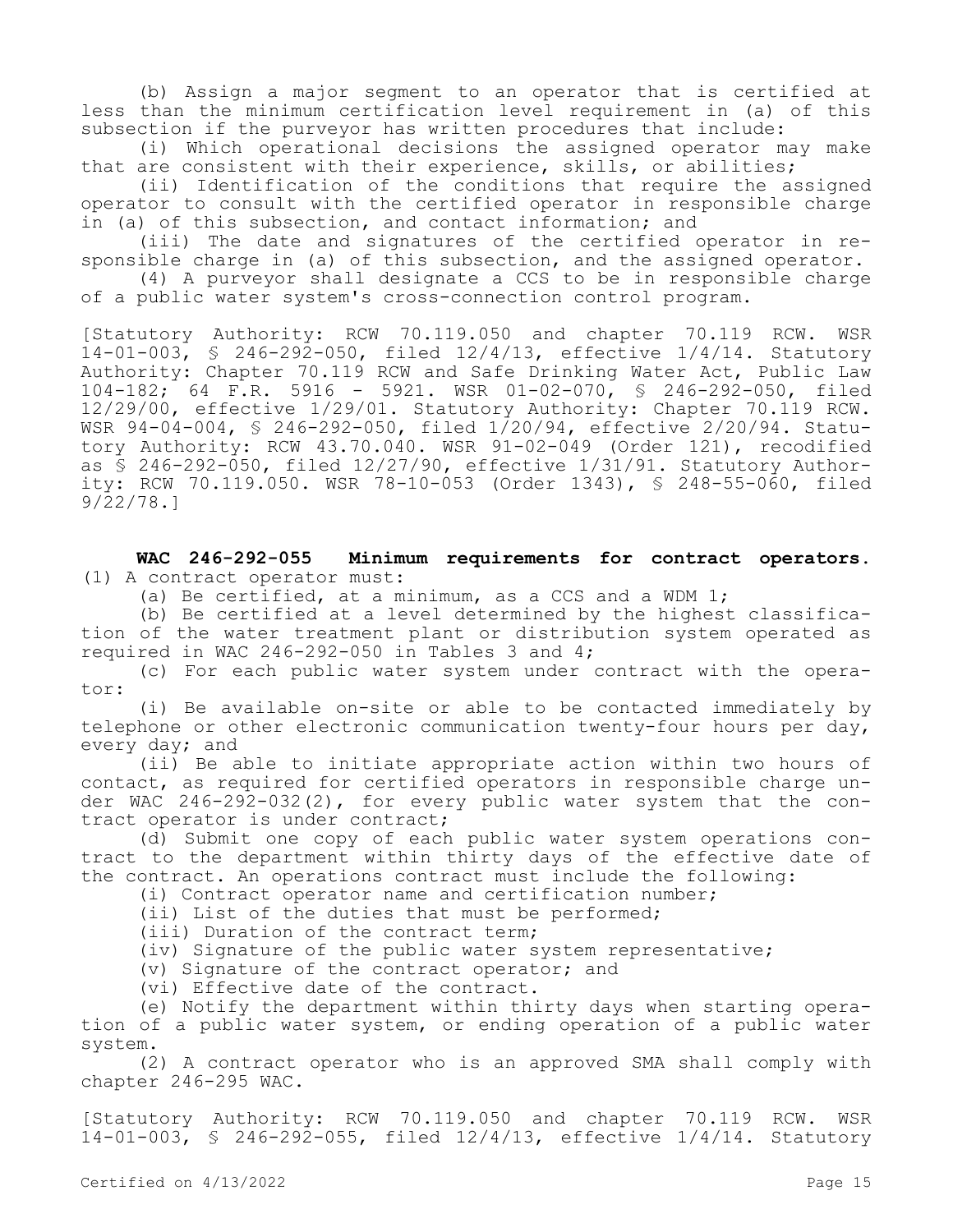Authority: Chapter 70.119 RCW and Safe Drinking Water Act, Public Law 104-182; 64 F.R. 5916 - 5921. WSR 01-02-070, § 246-292-055, filed 12/29/00, effective 1/29/01. Statutory Authority: Chapter 70.119 RCW. WSR 94-04-004, § 246-292-055, filed 1/20/94, effective 2/20/94.]

**WAC 246-292-060 Minimum education and experience requirements to become a certified operator.** (1) Minimum education and operating experience requirements for a water treatment plant operator are in Table 5.

| Certification Level | Minimum Education<br>Requirement (see Table 7<br>for equivalents) | Minimum Experience Requirement                                                                   |
|---------------------|-------------------------------------------------------------------|--------------------------------------------------------------------------------------------------|
| WTPO 1              | 12 years                                                          | 12 months operating experience in a water treatment plant.                                       |
| WTPO <sub>2</sub>   | 12 years                                                          | 18 months operating experience in a water treatment<br>plant; and                                |
|                     |                                                                   | 18 months additional water-related experience.                                                   |
|                     |                                                                   | Relevant excess education may substitute for additional<br>water-related experience requirement. |
| WTPO 3              | 14 years                                                          | 24 months operating experience in a Class 2 or higher<br>rated water treatment plant; and        |
|                     |                                                                   | 24 months additional water-related experience.<br>٠                                              |
|                     |                                                                   | Relevant excess education may substitute for additional<br>water-related experience requirement. |
| WTPO 4              | 16 years                                                          | 24 months operating experience in a Class 3 or higher<br>rated water treatment plant; and        |
|                     |                                                                   | 24 months additional water-related experience.                                                   |
|                     |                                                                   | Relevant excess education may substitute for additional<br>water-related experience requirement. |

| Table 5 |  |  |  |  |                                                    |
|---------|--|--|--|--|----------------------------------------------------|
|         |  |  |  |  | WTPO Minimum Education and Experience Requirements |

(2) Minimum education and operating experience requirements for WDS and WDM certification levels are in Table 6.

**Table 6 WDS and WDM Minimum Education and Experience Requirements**

| Certification Level | Minimum Education<br>Requirement (see Table 7<br>for equivalents) | Minimum Experience Requirement                                                                   |
|---------------------|-------------------------------------------------------------------|--------------------------------------------------------------------------------------------------|
| <b>WDS</b>          | 12 years                                                          | 6 months operating experience in a water treatment plant or<br>distribution system.              |
| WDM 1               | 12 years                                                          | 12 months operating experience in a water treatment plant or<br>distribution system.             |
| WDM <sub>2</sub>    | 12 years                                                          | 12 months operating experience in a water treatment<br>plant or distribution system; and         |
|                     |                                                                   | 24 months additional water-related experience.                                                   |
|                     |                                                                   | Relevant excess education may substitute for additional<br>water-related experience requirement. |
| WDM 3               | 14 years                                                          | 12 months operating experience in a water treatment<br>plant or distribution system; and         |
|                     |                                                                   | 36 months additional water-related experience.                                                   |
|                     |                                                                   | Relevant excess education may substitute for additional<br>water-related experience requirement. |
| WDM 4               | 16 years                                                          | 12 months operating experience in a water treatment<br>plant or distribution system; and         |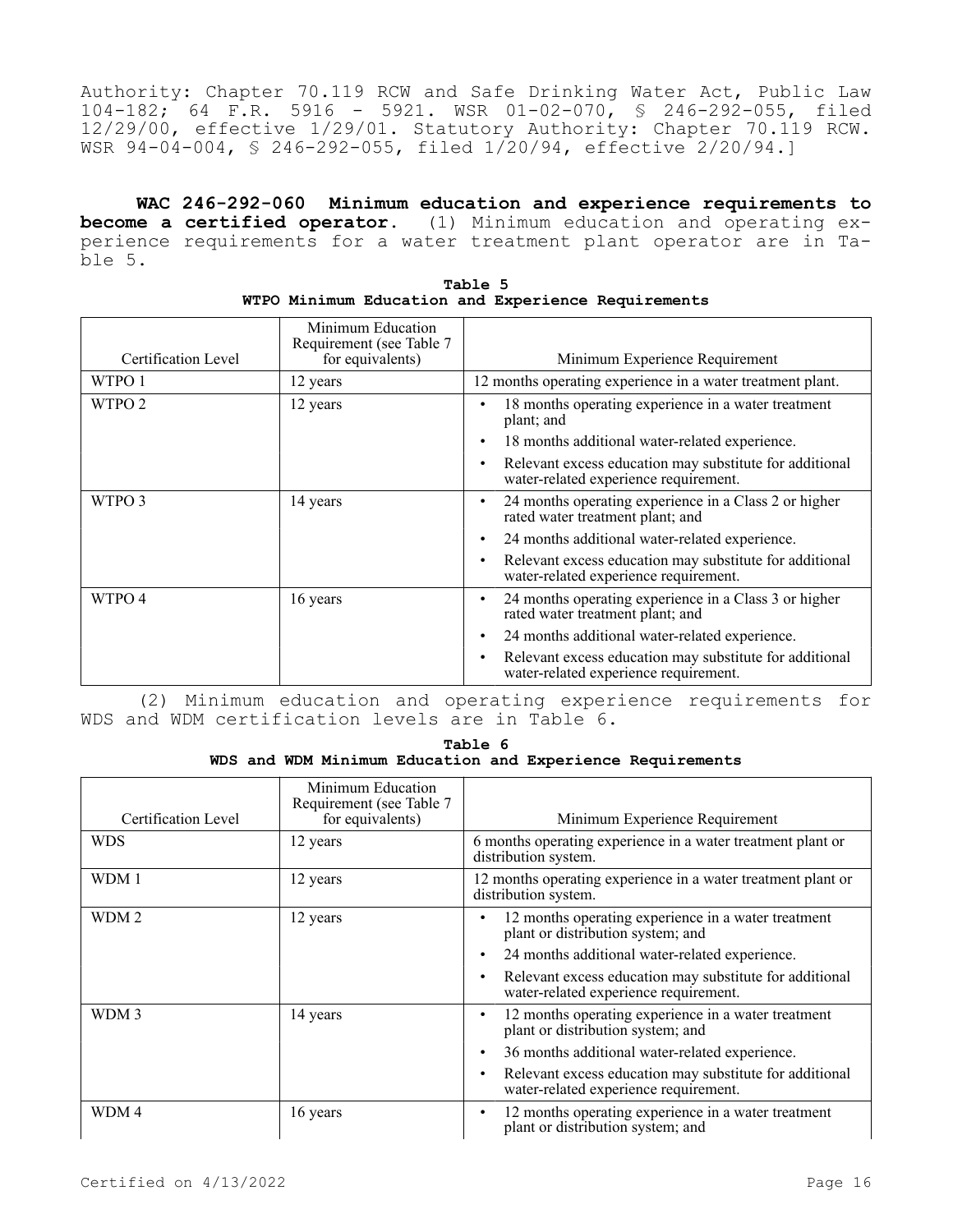| Certification Level | Minimum Education<br>Requirement (see Table 7<br>for equivalents) | Minimum Experience Requirement                                                                                                                     |
|---------------------|-------------------------------------------------------------------|----------------------------------------------------------------------------------------------------------------------------------------------------|
|                     |                                                                   | 36 months additional water-related experience.<br>Relevant excess education may substitute for additional<br>water-related experience requirement. |

(3) OIT requirements. Applicants for a WTPO or WDM OIT certification must meet the following requirements:

(a) Level 1 must meet the minimum education identified in Table 5 or 6 and either:

(i) Three months operating experience in a distribution system or in a water treatment plant;

(ii) Three months water-related experience; or

(iii) Three relevant college credits or thirty hours (three CEUs) of relevant training.

(b) Levels 2 through 4 must meet the minimum education and waterrelated experience requirements identified in Table 5 or 6 for the applicable certification level, excluding the operating experience requirements.

(4) The minimum education and operating experience requirements for a CCS are:

(a) Twelve years of education (refer to Table 7 for equivalent education requirements); and

(b) At least six months water-related experience.

(5) A BAT shall have at least twelve years of education (refer to Table 7 for equivalent education requirements).

| Table 7                                                                   |  |  |  |  |  |  |
|---------------------------------------------------------------------------|--|--|--|--|--|--|
| Minimum Education Requirements and Equivalent Education and Substitutions |  |  |  |  |  |  |

| Minimum Education Requirement | <b>Equivalent Education and Substitutions</b>                                                                                                    |
|-------------------------------|--------------------------------------------------------------------------------------------------------------------------------------------------|
| 12 years of education         | High school diploma or GED;<br>$\bullet$                                                                                                         |
|                               | One year of water-related experience may substitute for each<br>$\bullet$<br>year of education through twelfth grade.                            |
| 14 years of education         | High school diploma or GED, and one of the following:<br>$\bullet$                                                                               |
|                               | A two-year college degree;                                                                                                                       |
|                               | 60 college semester credits;                                                                                                                     |
|                               | 90 college quarter credits; or<br>٠                                                                                                              |
|                               | 90 CEUs from relevant water system training.<br>$\bullet$                                                                                        |
|                               | One year of operating experience or water-related experience<br>$\bullet$<br>may substitute for each year of education through twelfth<br>grade. |
|                               | Two years of operating experience or water-related experience<br>$\bullet$<br>may substitute for each year of college education.                 |
| 16 years of education         | High school diploma or GED, and one of the following:<br>$\bullet$                                                                               |
|                               | A four-year college degree;                                                                                                                      |
|                               | 120 college semester credits;<br>$\bullet$                                                                                                       |
|                               | 180 college quarter credits; or                                                                                                                  |
|                               | 180 CEUs from relevant water system training.                                                                                                    |
|                               | One year of operating experience or water-related experience<br>$\bullet$<br>may substitute for each year of education through twelfth<br>grade. |
|                               | Two years of operating experience or water-related experience<br>$\bullet$<br>may substitute for each year of college education.                 |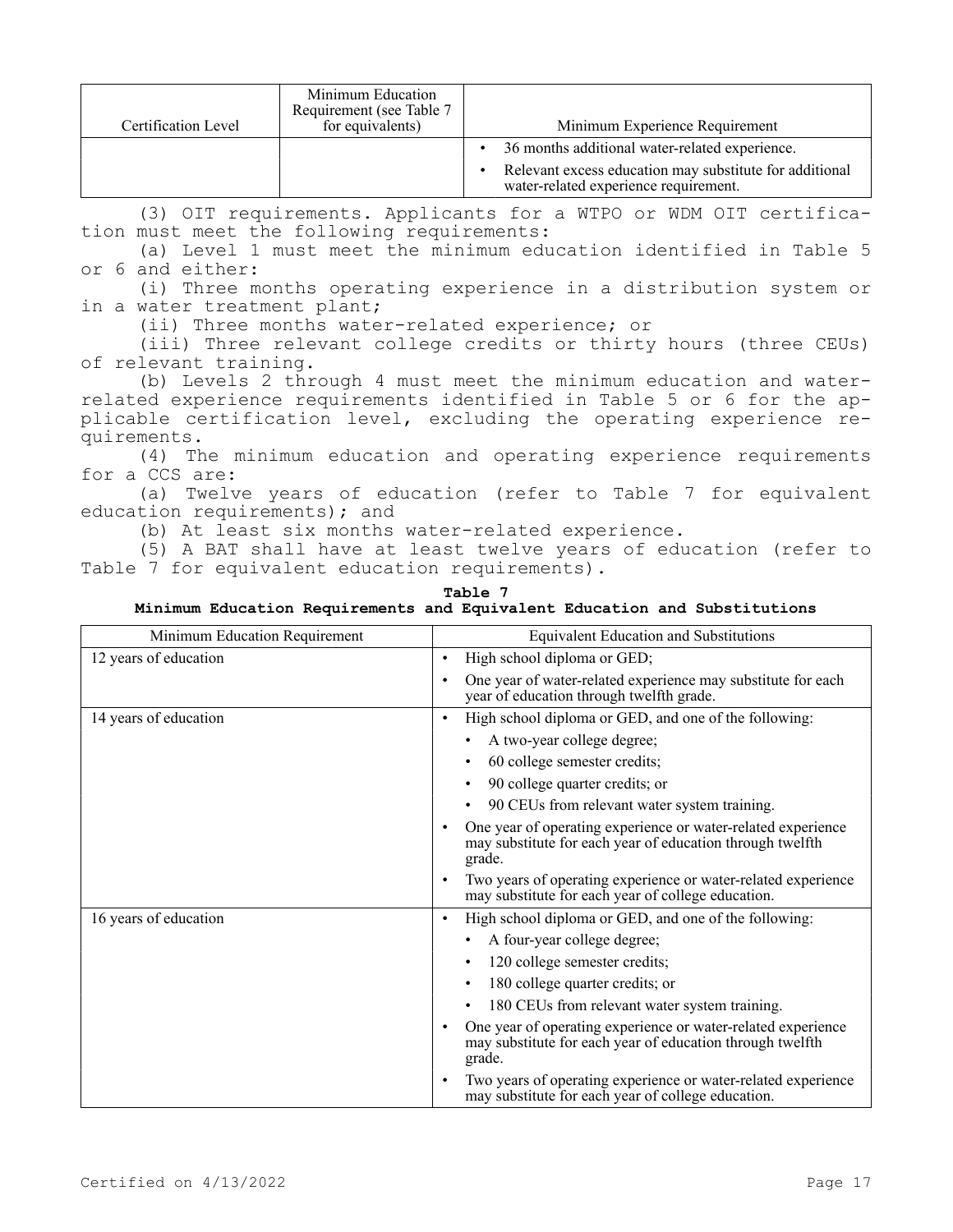(6) Water-related experience used to substitute for the minimum education requirements must exceed the minimum experience requirements for certification in Tables 5 and 6 before the experience is used as an equivalent education substitution in Table 7.

(7) The department may approve an applicant's relevant excess education or water-related experience that meets the requirements in Tables 5, 6, and 7.

[Statutory Authority: RCW 70.119.050. WSR 17-23-119, § 246-292-060, filed 11/17/17, effective 12/18/17. Statutory Authority: RCW 70.119.050 and chapter 70.119 RCW. WSR 14-01-003, § 246-292-060, filed 12/4/13, effective 1/4/14. Statutory Authority: Chapter 70.119 RCW and Safe Drinking Water Act, Public Law 104-182; 64 F.R. 5916 - 5921. WSR 01-02-070, § 246-292-060, filed 12/29/00, effective 1/29/01. Statutory Authority: Chapter 70.119 RCW. WSR 94-04-004, § 246-292-060, filed 1/20/94, effective 2/20/94. Statutory Authority: RCW 43.70.040. WSR 91-02-049 (Order 121), recodified as § 246-292-060, filed 12/27/90, effective 1/31/91. Statutory Authority: RCW 70.119.050. WSR 78-10-053 (Order 1343), § 248-55-070, filed 9/22/78.]

**WAC 246-292-070 Application and examination.** (1) To become certified as a CCS, WDS, WDM, or WTPO, an applicant shall:

(a) Submit to the department a completed application on a form provided by the department, and include:

(i) An application fee, as specified in WAC 246-292-995;

(ii) A completed "Waterworks Operator Information" form;

(iii) Affidavits of employment that documents experience;

(iv) Transcripts of education and training, if applicable; and

(v) Other supporting documentation, as required in this chapter.

(b) Meet the minimum education and operating experience requirements in WAC 246-292-060; and

(c) Take and pass a validated examination, including payment of an examination fee made payable to the department's examination contractor as specified in the application packet.

(2) The effective date of the certificate for CCS, WDS, WDM, or WTPO classifications is the last day of the month in which the applicant took and passed the examination.

(3) To become certified as a BAT, an applicant shall:

(a) Submit to the department a completed application on a form provided by the department, and include:

(i) An application fee, as specified in WAC 246-292-995; and

(ii) An examination fee to the department's examination contractor as specified in the application packet; and

(b) Take and pass:

(i) A validated computer-based examination; and

(ii) A department practical examination.

(4) The effective date of the certificate for a BAT is the date the applicant passed the examination.

(5) The department shall consider for approval all complete applications.

(6) The department may deny an application for certification as specified in WAC 246-292-105.

[Statutory Authority: RCW 70.119.050 and chapter 70.119 RCW. WSR 14-01-003, § 246-292-070, filed 12/4/13, effective 1/4/14. Statutory Authority: Chapter 70.119 RCW and Safe Drinking Water Act, Public Law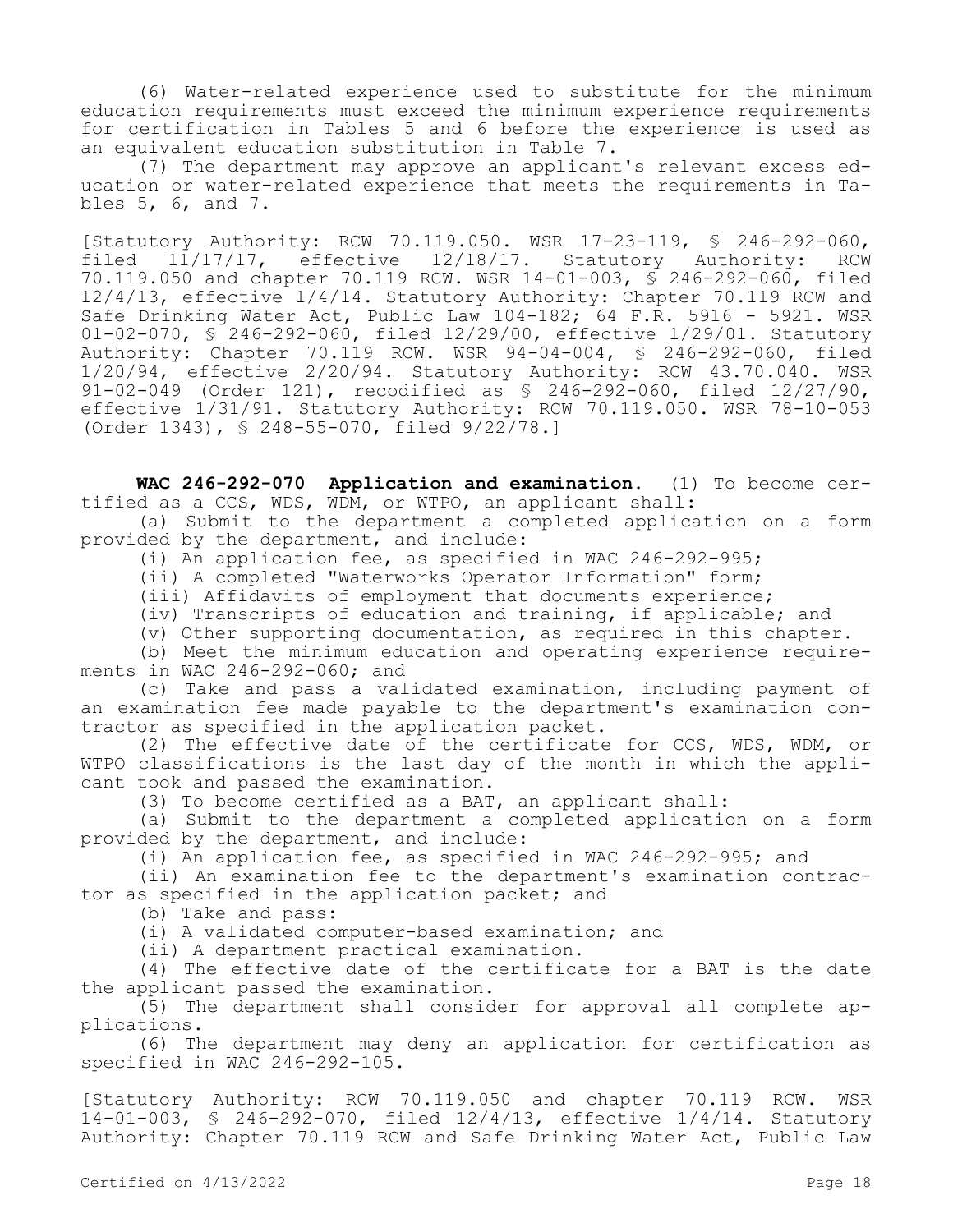104-182; 64 F.R. 5916 - 5921. WSR 01-02-070, § 246-292-070, filed 12/29/00, effective 1/29/01. Statutory Authority: Chapter 70.119 RCW. WSR 94-04-004, § 246-292-070, filed 1/20/94, effective 2/20/94. Statutory Authority: RCW 43.70.040. WSR 91-02-049 (Order 121), recodified as § 246-292-070, filed 12/27/90, effective 1/31/91. Statutory Authority: RCW 70.119.050. WSR 78-10-053 (Order 1343), § 248-55-080, filed 9/22/78.]

**WAC 246-292-075 Reciprocity.** (1) The department may issue a certification for a WDS, WDM, or WTPO without examination to an applicant who has a valid, unrestricted certificate from another state or province if:

(a) The education, operating experience, and professional growth requirements from the other state or provincial certification program are substantially equivalent standards as the certification requirements in this chapter; and

(b) An applicant passed the ABC validated examination or an equivalent examination as determined by the department, with an equivalent Washington passing score of at least seventy percent.

(2) An applicant for a WDS, WDM, or WTPO certification by reciprocity shall comply with the requirements in WAC 246-292-070, except the examination and application fees and submit:

(a) Proof of a valid, unrestricted waterworks operator certification from the reciprocal state or province; and

(b) The reciprocity fee as specified in WAC 246-292-995, Table 8.

[Statutory Authority: RCW 70.119.050 and chapter 70.119 RCW. WSR 14-01-003, § 246-292-075, filed 12/4/13, effective 1/4/14. Statutory Authority: Chapter 70.119 RCW and Safe Drinking Water Act, Public Law 104-182; 64 F.R. 5916 - 5921. WSR 01-02-070, § 246-292-075, filed 12/29/00, effective 1/29/01. Statutory Authority: Chapter 70.119 RCW. WSR 94-04-004, § 246-292-075, filed 1/20/94, effective 2/20/94.]

**WAC 246-292-080 Public water system temporary operator certification.** (1) The department may issue a nonrenewable temporary certification to an individual to fill a vacated position for a certified operator in responsible charge, or for a position reclassified in WAC 246-292-086, for a public water system that is required to have a certified operator. The purveyor of the public water system and the operator may jointly submit to the department an application for a temporary certification without the operator taking an examination if:

(a) The operator meets, or will meet before the end of the temporary certification period, the minimum education and operating experience requirements of the water treatment plant or distribution system classification as required in WAC 246-292-050 for the temporary position; and

(b) The operator submits all of the following:

(i) A letter requesting temporary certification for the vacated certified operator in responsible charge position;

(ii) A temporary certification application on a form provided by the department signed by the operator and the purveyor for department review and approval;

(iii) Affidavits of employment and other supporting information to document experience and demonstrate that the applicant will meet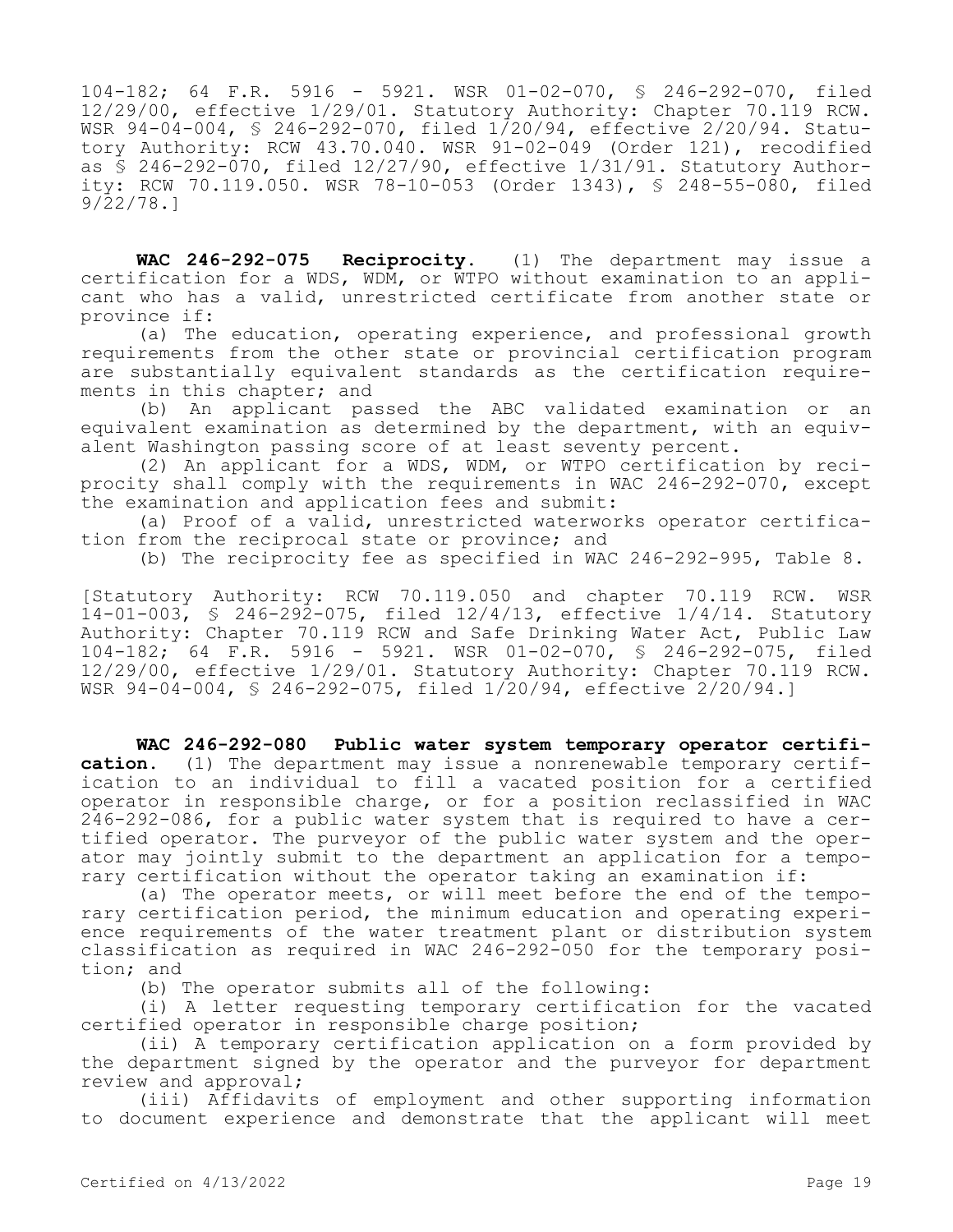the requirements to become certified for the position by the end of the temporary certification period; and

(iv) A temporary certification application fee as specified in WAC 246-292-995(4).

(2) The department may issue a temporary certification for up to twelve months except as specified in subsection (3) or (4) of this section.

(3) The department may issue a temporary certification for up to sixty days to an operator of a public water system that uses a surface water or a GWI source, if:

(a) The public water system has no more than two WTPO positions;

(b) All WTPO positions for the public water system are vacant at the same time;

(c) The operator meets the minimum education and operating experience requirements for the position in WAC 246-292-060 at the time the department receives the application; and

(d) The operator submits all information as required in subsection (1)(b) of this section.

(4) The department may issue a temporary certification for up to one hundred twenty days to an operator of a public water system if:

(a) The public water system meets the criteria in WAC 246-292-050  $(2)(c)$ ;

(b) The operator meets the minimum education and operating experience requirements for the position in WAC 246-292-060 at the time the department receives the application; and

(c) The operator submits all information as required in subsection (1)(b) of this section.

(5) Only one temporary certification may be issued for each vacated position for a certified operator in responsible charge.

(6) A temporary certification issued by the department to an operator for a vacated certified operator in responsible charge position of a public water system is not transferable to:

(a) Another operator;

- (b) Another position within the public water system; or
- (c) Another public water system.

[Statutory Authority: RCW 70.119.050 and chapter 70.119 RCW. WSR 14-01-003, § 246-292-080, filed 12/4/13, effective 1/4/14. Statutory Authority: Chapter 70.119 RCW and Safe Drinking Water Act, Public Law 104-182; 64 F.R. 5916 - 5921. WSR 01-02-070, § 246-292-080, filed 12/29/00, effective 1/29/01. Statutory Authority: Chapter 70.119 RCW. WSR 94-04-004, § 246-292-080, filed 1/20/94, effective 2/20/94. Statutory Authority: RCW 43.70.040. WSR 91-02-049 (Order 121), recodified as § 246-292-080, filed 12/27/90, effective 1/31/91. Statutory Authority: RCW 70.119.050. WSR 78-10-053 (Order 1343), § 248-55-090, filed 9/22/78.]

**WAC 246-292-085 Grandparented certification.** (1) A certified operator who received a grandparented certification prior to January 1, 2001, remains subject to the following:

(a) A grandparented operator certification is valid only for the designated public water system and is not transferable to another operator or public water system;

(b) An operator with a grandparented certification shall meet all renewal requirements in WAC 246-292-090; and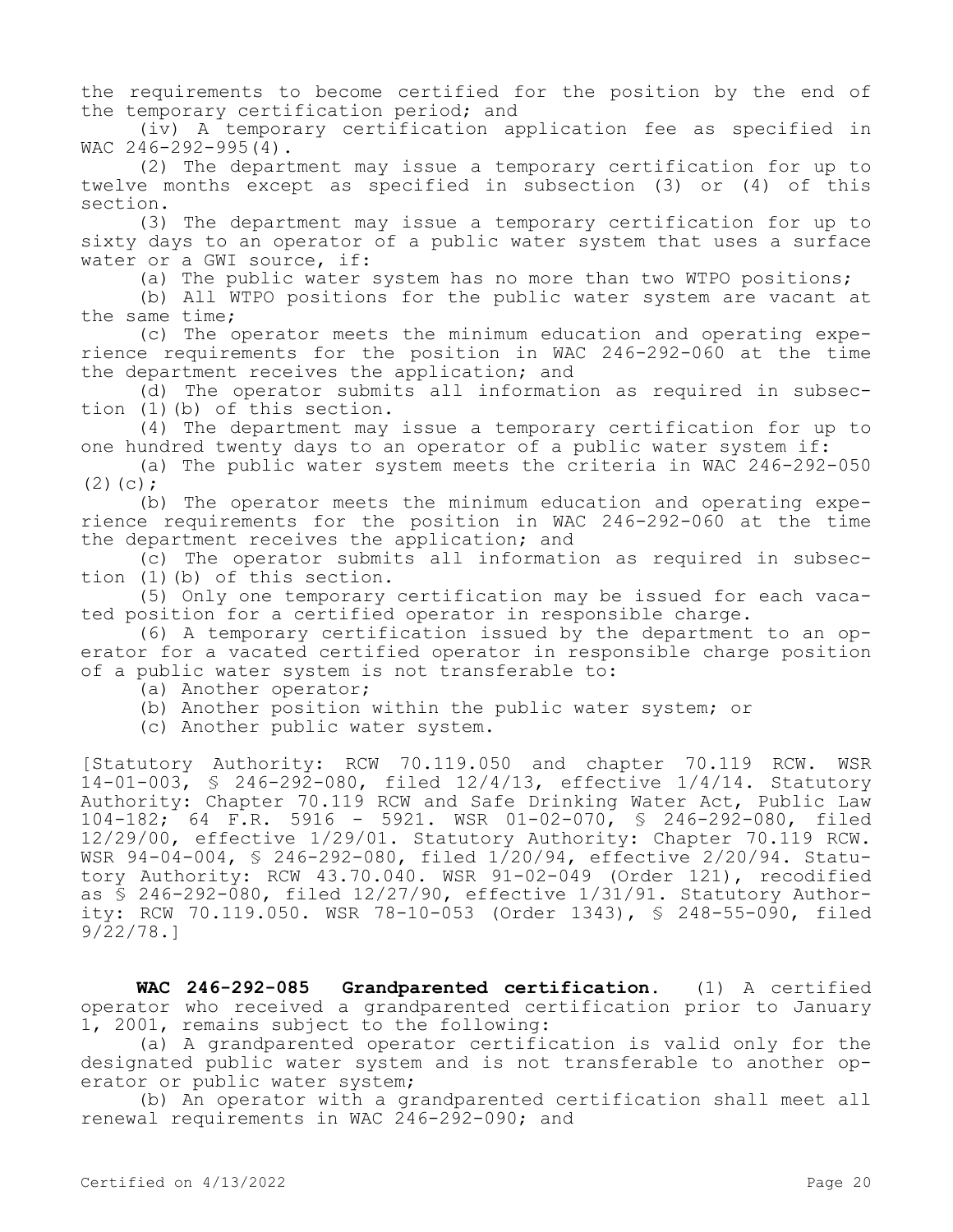(c) If an operator with a grandparented certification fails to renew the certificate as required in WAC 246-292-090, the operator shall no longer be certified. If the certificate expires, the operator must apply for a new certification and meet all the requirements of a new applicant as required in WAC 246-292-060 and 246-292-070.

(2) If the classification of a water treatment plant or distribution system changes to a higher level, the grandparented certification is no longer valid. The purveyor shall comply with the requirements for obtaining a certified operator, as required in WAC 246-292-040 and  $246 - 292 - 050$ .

[Statutory Authority: RCW 70.119.050 and chapter 70.119 RCW. WSR 14-01-003, § 246-292-085, filed 12/4/13, effective 1/4/14. Statutory Authority: Chapter 70.119 RCW. WSR 05-06-122, § 246-292-085, filed 3/2/05, effective 4/2/05. Statutory Authority: Chapter 70.119 RCW and Safe Drinking Water Act, Public Law 104-182; 64 F.R. 5916 - 5921. WSR 01-02-070, § 246-292-085, filed 12/29/00, effective 1/29/01.]

**WAC 246-292-086 Certified BTO.** (1) The department shall:

(a) Reclassify a certified BTO that has twelve months or more of operating experience in a water treatment plant to a WTPO 1. To document operating experience in a water treatment plant, a BTO shall submit the following to the department for review and approval:

(i) Completed "Waterworks Operator Information" form provided by the department; and

(ii) Affidavits of employment that document water treatment plant experience.

(b) Issue a temporary operator certification to a BTO designated as a certified operator in responsible charge in WAC 246-292-020 for up to twelve months as a WTPO 1 under the following criteria:

(i) The BTO is currently operating a water treatment plant;

(ii) The BTO does not have twelve months of operating experience in a water treatment plant; and

(iii) The water treatment plant is classified as Class 1 in WAC 246-292-040 Table 1.

(2) A BTO that does not have twelve months of operating experience in a water treatment plant, and that does not meet the criteria in subsection (1)(b) of this section, shall remain a certified BTO.

(3) Within twelve months of the effective date of this chapter, a BTO may request that the department reclassify the certificate from a BTO to a WTPO-OIT by submitting the following information for department review and approval:

(a) Completed "Waterworks Operator Information" form; and

(b) Affidavits of employment that document water treatment plant experience.

[Statutory Authority: RCW 70.119.050 and chapter 70.119 RCW. WSR 14-01-003, § 246-292-086, filed 12/4/13, effective 1/4/14.]

**WAC 246-292-090 Renewal of certificates.** (1) Certificates are valid until December 31st each year, except that an initial certificate issued after October 1st will be valid through the following calendar year.

(2) To renew a certificate, a certified operator shall submit to the department: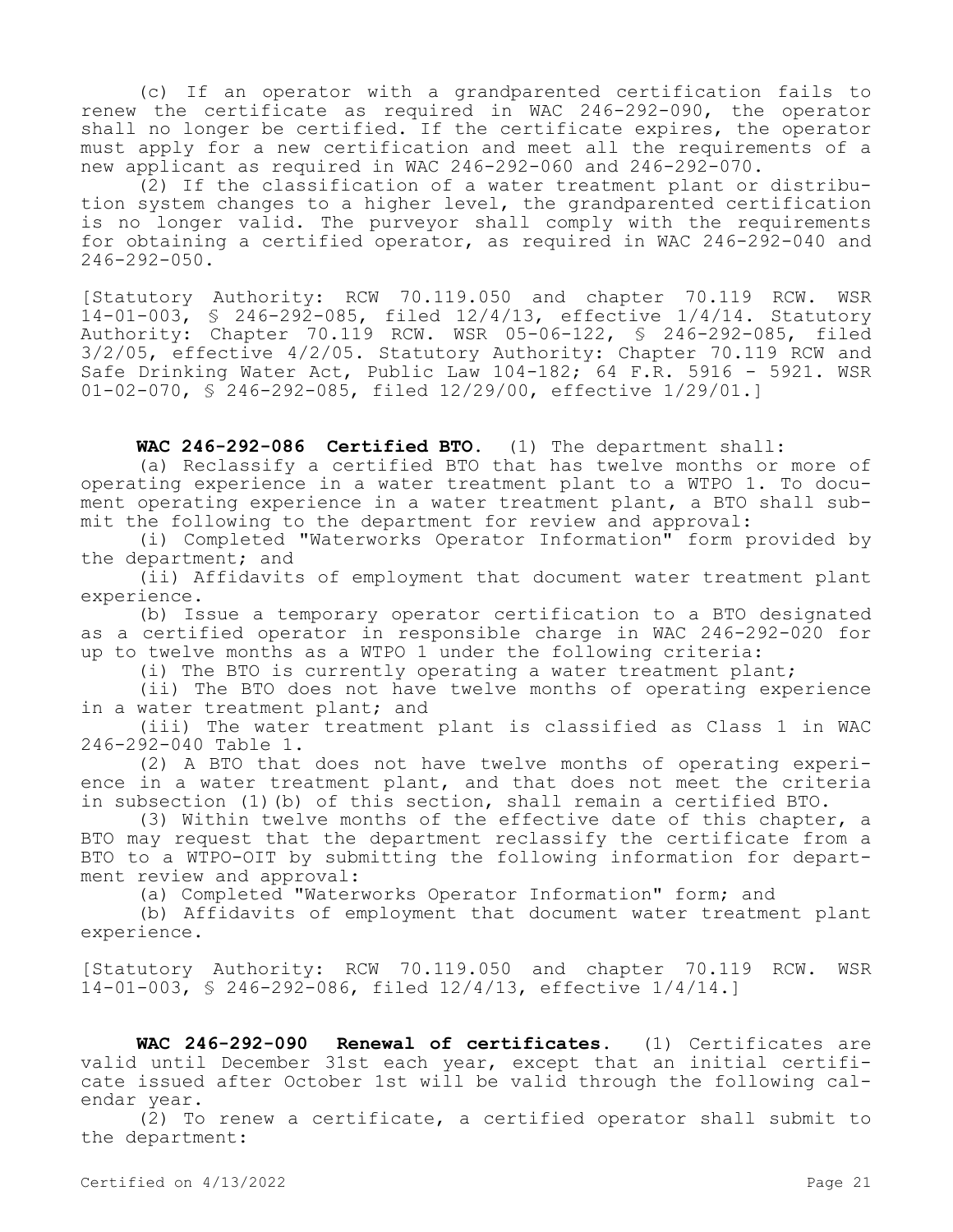(a) The annual renewal fee as specified in WAC 246-292-995;

(b) The original annual renewal notice, and if applicable;

(c) Updated information on the renewal notice, including water system name and identification number for any change in the specific public water systems operated by the certified operator; and

(d) Completed professional growth documentation as required in WAC 246-292-095(3).

(3) A certified operator that fails to renew a certificate by January 1st shall pay a late fee as specified in WAC 246-292-995, Table 8. The department shall notify the operator that the certificate is temporarily valid for two months, beginning January 1st. A temporarily valid certificate not renewed by the last day of February becomes invalid on March 1st. The department shall notify the operator in writing when a temporarily valid certificate is invalidated.

(4) A certified operator whose failure to renew results in an invalid certificate may reapply for certification and shall meet the requirements for a new certificate in WAC 246-292-060 and 246-292-070.

[Statutory Authority: RCW 70.119.050 and chapter 70.119 RCW. WSR 14-01-003, § 246-292-090, filed 12/4/13, effective 1/4/14. Statutory Authority: Chapter 70.119 RCW. WSR 05-06-122, § 246-292-090, filed 3/2/05, effective 4/2/05. Statutory Authority: Chapter 70.119 RCW and Safe Drinking Water Act, Public Law 104-182; 64 F.R. 5916 - 5921. WSR 01-02-070, § 246-292-090, filed 12/29/00, effective 1/29/01. Statutory Authority: Chapter 70.119 RCW. WSR 94-04-004, § 246-292-090, filed 1/20/94, effective 2/20/94. Statutory Authority: RCW 43.70.040. WSR 91-02-049 (Order 121), recodified as § 246-292-090, filed 12/27/90, effective 1/31/91. Statutory Authority: Chapter 201, Laws of 1982. WSR 82-13-009 (Order 1823), § 248-55-110, filed 6/4/82. Statutory Authority: RCW 70.119.050. WSR 78-10-053 (Order 1343), § 248-55-110, filed  $9/22/78.1$ 

**WAC 246-292-095 Professional growth.** (1) A BTO, CCS, WDS, WDM, or WTPO shall demonstrate professional growth during each professional growth reporting period of at least three years, and complete the requirements by December 31st, as follows:

(a) Accumulate a minimum of three CEU or college credits meeting the definition of relevant water system training in WAC 246-292-010;

(b) Advance as a WDM or WTPO by examination to a higher level classification; or

(c) Achieve certification by examination in a different classification as follows:

(i) A BTO obtains a CCS, WDM, or WTPO certification;

(ii) A CCS obtains a WDS, WDM, or WTPO certification;

(iii) A WDM obtains a CCS or WTPO certification;

(iv) A WDS obtains a CCS, WDM, or WTPO certification; or

(v) A WTPO obtains a CCS or WDM certification.

(2) A certified BAT shall demonstrate professional growth by passing the department's BAT professional growth examination during each professional growth reporting period.

(3) All certified operators shall submit professional growth documentation to the department or its designee by February 15th following the end of the professional growth period.

(4) The department shall determine if training meets the relevant water system training requirements of WAC 246-292-060. If the depart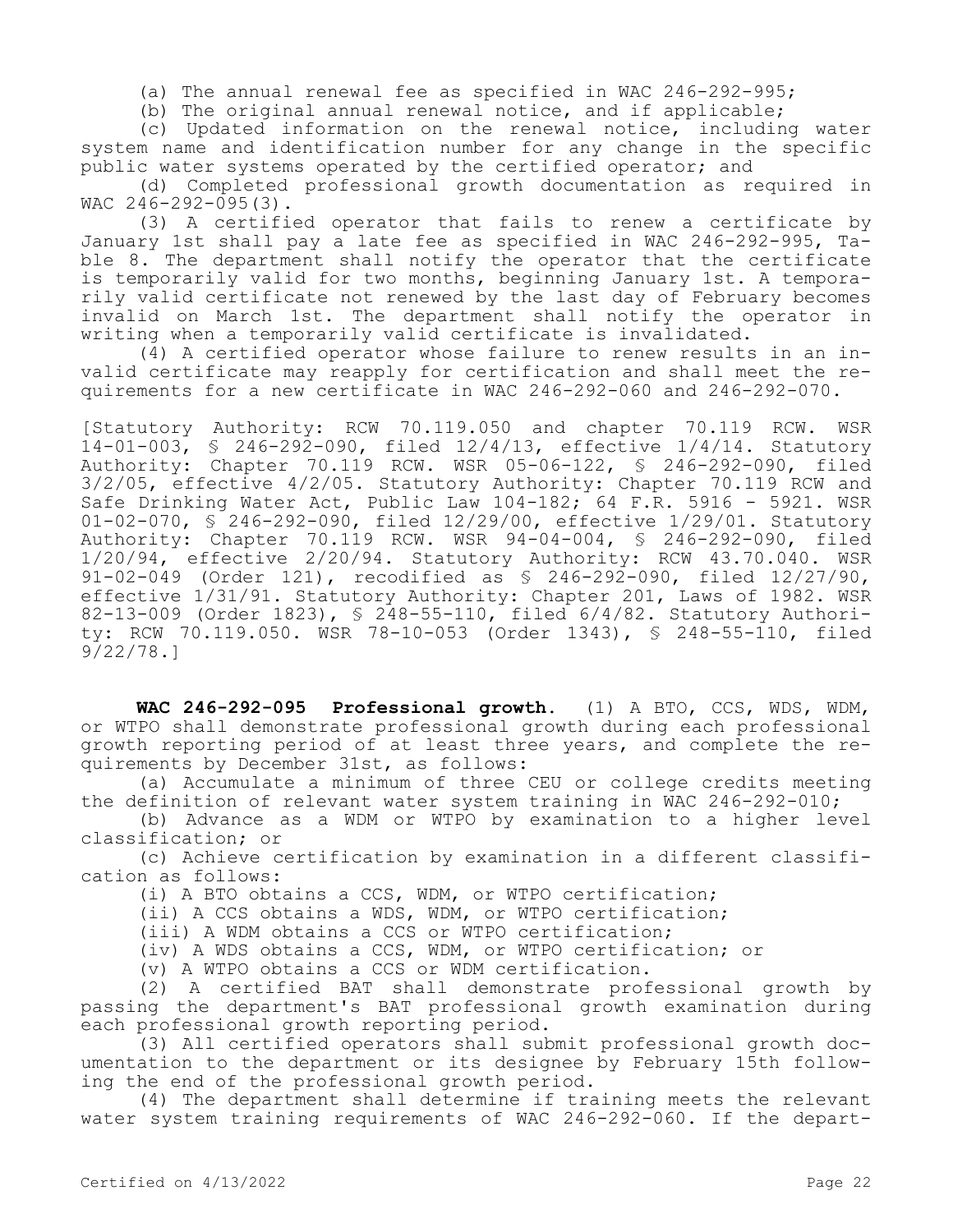ment determines that training does not meet the definition, the certified operator may request a relevancy review.

[Statutory Authority: RCW 70.119.050 and chapter 70.119 RCW. WSR 14-01-003, § 246-292-095, filed 12/4/13, effective 1/4/14.]

**WAC 246-292-100 Revocation and suspension.** (1) The department may suspend an operator's certificate for up to one year or revoke an operator's certificate for up to five years if the operator:

(a) Obtains a certificate by fraud or deceit;

(b) Performs an act of fraud, deceit, or gross negligence when:

(i) Operating or maintaining a public water system;

(ii) Inspecting, testing, maintaining, or repairing backflow assemblies, devices, or air gaps intended to protect a public water system from contamination; or

(iii) Developing or implementing a cross-connection control program.

(c) Intentionally violates the requirements of this chapter or department statutes, rules, or orders as authorized in chapter 246-290 WAC, RCW 70A.120.110, or 70A.125.040.

(2) When considering if an act or omission constitutes gross negligence, the department shall consider all pertinent factors including, but not limited to:

(a) The standard of care commonly exercised by a certified operator;

(b) If the legal duty was known or should have been known to the alleged violator; and

(c) The degree to which the alleged gross negligence endangered public health.

(3) An operator whose certificate is suspended shall continue to meet all renewal and professional growth requirements in WAC 246-292-090 and 246-292-095, in order to maintain certification after the suspension period has ended.

(4) An operator whose certificate is revoked may apply for certification after the period of revocation has ended, and shall meet all requirements in WAC 246-292-060 and 246-292-070.

[Statutory Authority: RCW 43.70.040 and 2020 c 20. WSR 22-07-025, § 246-292-100, filed 3/9/22, effective 4/9/22. Statutory Authority: RCW 70.119.050 and chapter 70.119 RCW. WSR 14-01-003, § 246-292-100, filed 12/4/13, effective 1/4/14. Statutory Authority: Chapter 70.119 RCW. WSR 05-06-122, § 246-292-100, filed 3/2/05, effective 4/2/05. Statutory Authority: Chapter 70.119 RCW and Safe Drinking Water Act, Public Law 104-182; 64 F.R. 5916 - 5921. WSR 01-02-070, § 246-292-100, filed 12/29/00, effective 1/29/01. Statutory Authority: Chapter 70.119 RCW. WSR 94-04-004, § 246-292-100, filed 1/20/94, effective 2/20/94. Statutory Authority: RCW 43.70.040. WSR 91-02-049 (Order 121), recodified as § 246-292-100, filed 12/27/90, effective 1/31/91. Statutory Authority: RCW 70.119.050. WSR 78-10-053 (Order 1343), § 248-55-120, filed 9/22/78.]

**WAC 246-292-105 Certification denial.** (1) The department may deny an application for certification if the applicant: (a) Fails to meet any of the requirements of this chapter or falsifies information;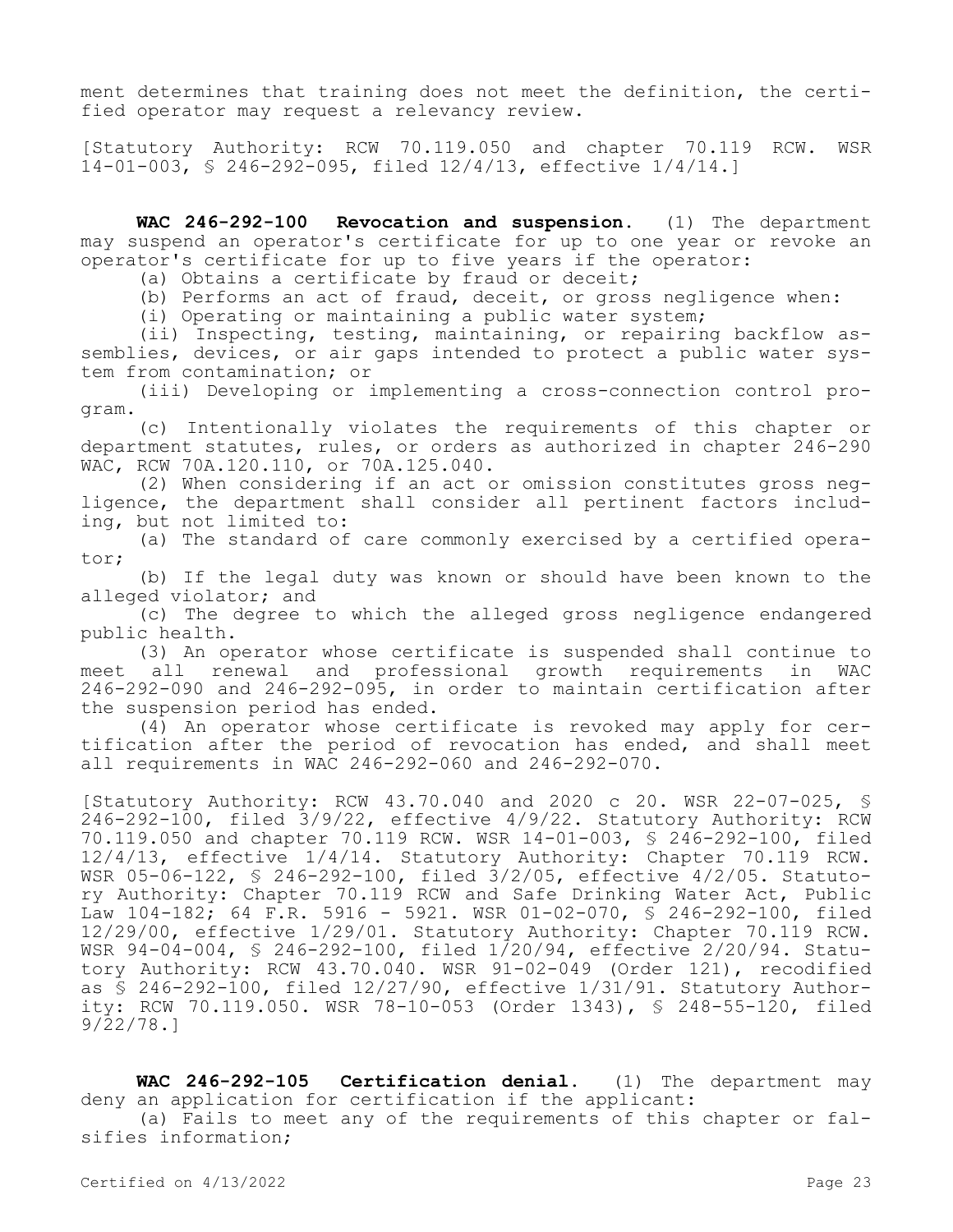(b) At the time of application, and for any period of time during the prospective period of certification, the applicant:

(i) Has a waterworks operator certificate revoked, suspended, or restricted by another state or province with substantially equivalent standards as the requirements in this chapter;

(ii) Has a waterworks operator certificate revoked, suspended, or restricted by the department; or

(iii) Has a wastewater operator certificate in chapter 173-230 WAC revoked, suspended, or restricted by the department of ecology.

(2) The department shall give written notice to the applicant of the decision to deny a certificate and state the grounds and factual basis for the action.

[Statutory Authority: RCW 70.119.050 and chapter 70.119 RCW. WSR 14-01-003, § 246-292-105, filed 12/4/13, effective 1/4/14.]

**WAC 246-292-110 Enforcement.** (1) When a public water system or operator fails to comply with the requirements of this chapter, the department may initiate appropriate enforcement actions as authorized in chapters 70A.120 and 70A.125 RCW.

(2) The department's enforcement actions against a public water system or operator may include one or more of the following:

(a) Issuing an informal letter directing appropriate corrective measures;

(b) Issuing a notice of violation requiring appropriate corrective measures;

(c) Issuing a compliance schedule of specific actions needed to achieve compliance;

(d) Issuing an order requiring specific actions or ceasing unacceptable activities within a designated time period;

(e) Imposing civil penalties for up to:

(i) Five thousand dollars per day per violation; or

(ii) Ten thousand dollars per day per violation in the case of a violation that the department has determined to be a public health emergency;

(f) Revoking or suspending a certification in accordance with WAC 246-292-100; and

(g) Other legal action by the attorney general or local prosecutor.

[Statutory Authority: RCW 43.70.040 and 2020 c 20. WSR 22-07-025, § 246-292-110, filed 3/9/22, effective 4/9/22. Statutory Authority: RCW 70.119.050 and chapter 70.119 RCW. WSR 14-01-003, § 246-292-110, filed 12/4/13, effective 1/4/14. Statutory Authority: Chapter 70.119 RCW and Safe Drinking Water Act, Public Law  $104-182$ ; 64 F.R. 5916 - 5921. WSR 01-02-070, § 246-292-110, filed 12/29/00, effective 1/29/01. Statutory Authority: Chapter 70.119 RCW. WSR 94-04-004, § 246-292-110, filed 1/20/94, effective 2/20/94. Statutory Authority: RCW 43.70.040. WSR 91-02-049 (Order 121), recodified as § 246-292-110, filed 12/27/90, effective 1/31/91. Statutory Authority: RCW 70.119.050. WSR 78-10-053 (Order 1343), § 248-55-130, filed 9/22/78.]

**WAC 246-292-995 Certified operator and public water system certification fees.** (1) Table 8 specifies certified operator fees: